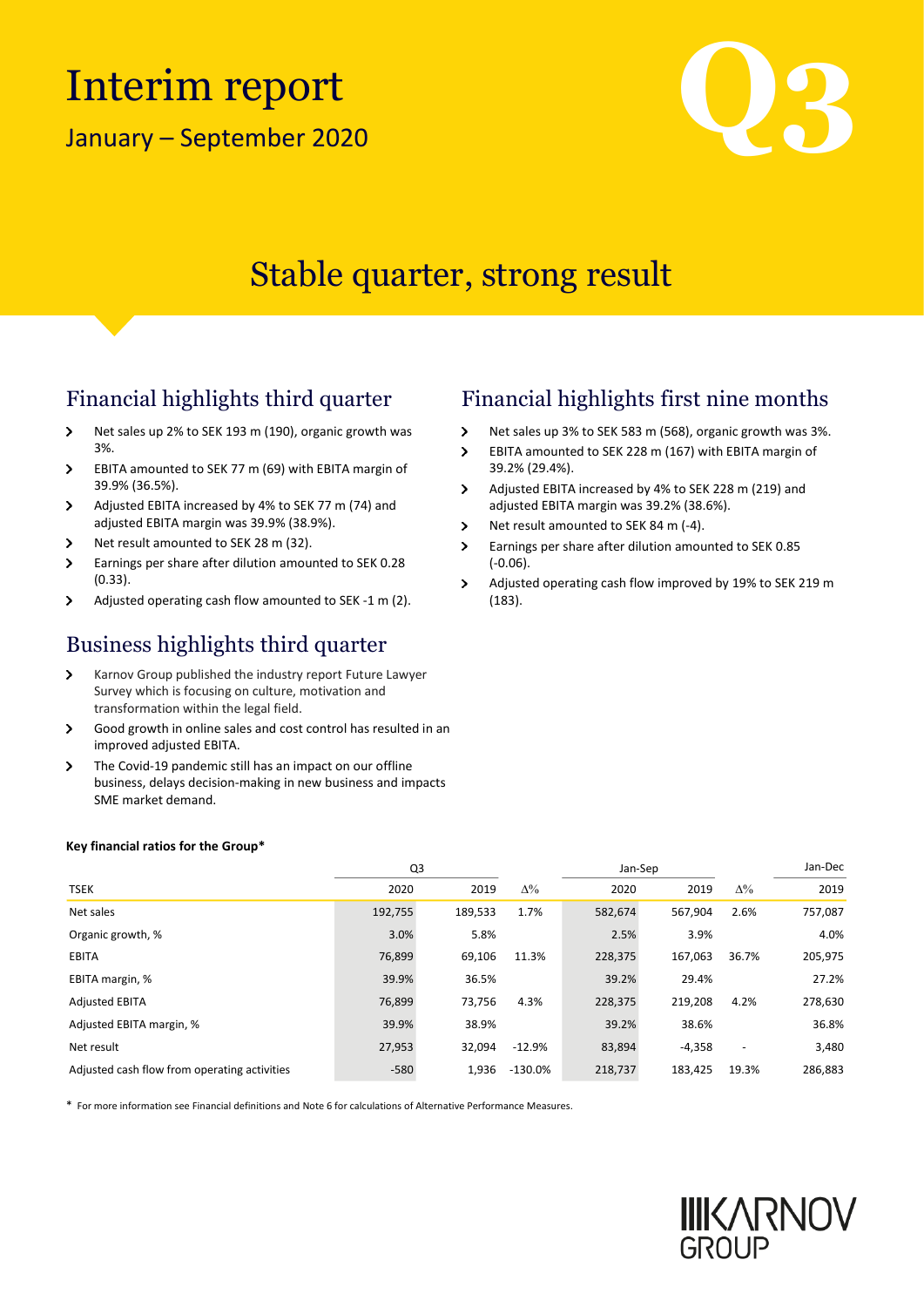### "

We continuously strive for operational excellence without compromising on customer value and we are pleased to see our steady path despite the Covid-19 impact.

### "



**Flemming Breinholt** President and CEO

### Comments by the CEO

With a steady growth in our online offering and continued focus on operational excellence, Karnov Group has delivered yet another solid quarter. With the launch of the second annual Future Lawyer Survey, we continue to take the lead in showing the trends in the Nordic legal field.

#### **Margin improvements due to higher sales and good cost control**

Our organic growth in the third quarter was 3.0 percent, due to good performance in the online segment. As part of our usual business cycle, we have a higher portion of offline sales in the third quarter due to the start of the academic year in universities.

The adjusted EBITA margin was 39.9 percent which is an improvement compared to previous year. We continuously strive for operational excellence without compromising on customer value and we are pleased to see our steady path despite the Covid-19 impact.

#### **Helping legal and tax experts in making better decisions, faster**

New digital solutions, based on technologies such as artificial intelligence, are rapidly implemented in our society which also impacts our legal systems and the changes ahead are also reason behind our acquisition in new legal tech companies like Ante and Bella Intelligence. In order to facilitate our ambition of being a thought-leader, we recently launched our industry report; the Future Lawyer Survey. This year's report is focused on transformation, innovation and motivation in the legal field.

To help our customers in handling and advising on GDPR, we have started a collaboration with Lexoforms in Denmark. We are also proud to have launched a student platform, Kaius, which aims to motivate and help law students in becoming successful and insightful lawyers.

In Sweden, we have continued adding new content to our platform and continued to deliver good performance. Our focus is on continuously adding more value and keep adding improvements to our offerings, in close contact with our customers.

### **Update on the Covid-19 pandemic**

The Covid-19 pandemic unfortunately still has a significant impact on global society and therefore also an impact on our company. We continue to follow the regulations and recommendations from the authorities.

Our offering has shown its relevance with high activity on our Covid-19 specific sections in Sweden and Denmark providing direct and easy access to relevant content. The renewals of our subscription-based contracts are progressing according to expectations with very low churn. However, we can see a delay in new business due to longer or postponed decision processes due to the uncertainties of the global impact of the pandemic and a decrease in demand from small and medium sized entities market because of the pandemic. The impact means a lower growth rate in online business which can't fully compensate for the Covid-19 impact on the offline business.

Our non-subscription part of the offline business, mainly books, public trades and sales of legal training courses, have been impacted also in the third quarter. Currently, we expect this to continue during the rest of the year along with the delay in new business. The Covid-19 pandemic is expected to have a negative impact for the full year on top line growth of approximately 2 percentage points.

#### **Karnov Group's financial targets:**

acquisitions.

#### Net sales organic annual growth of 3-5% in the medium term, supplemented by selective Increased Adjusted EBITA margin in the medium term. Ratio of Net debt to Adjusted EBITDA of no more than 3.0. This level may temporarily be exceeded, for example as a result of acquisitions. Growth Profitability Capital structure Dividend policy

The objective is to distribute 30–50% of the purchase price allocation (PPA) adjusted net profit, taking investment opportunities and financial position into consideration.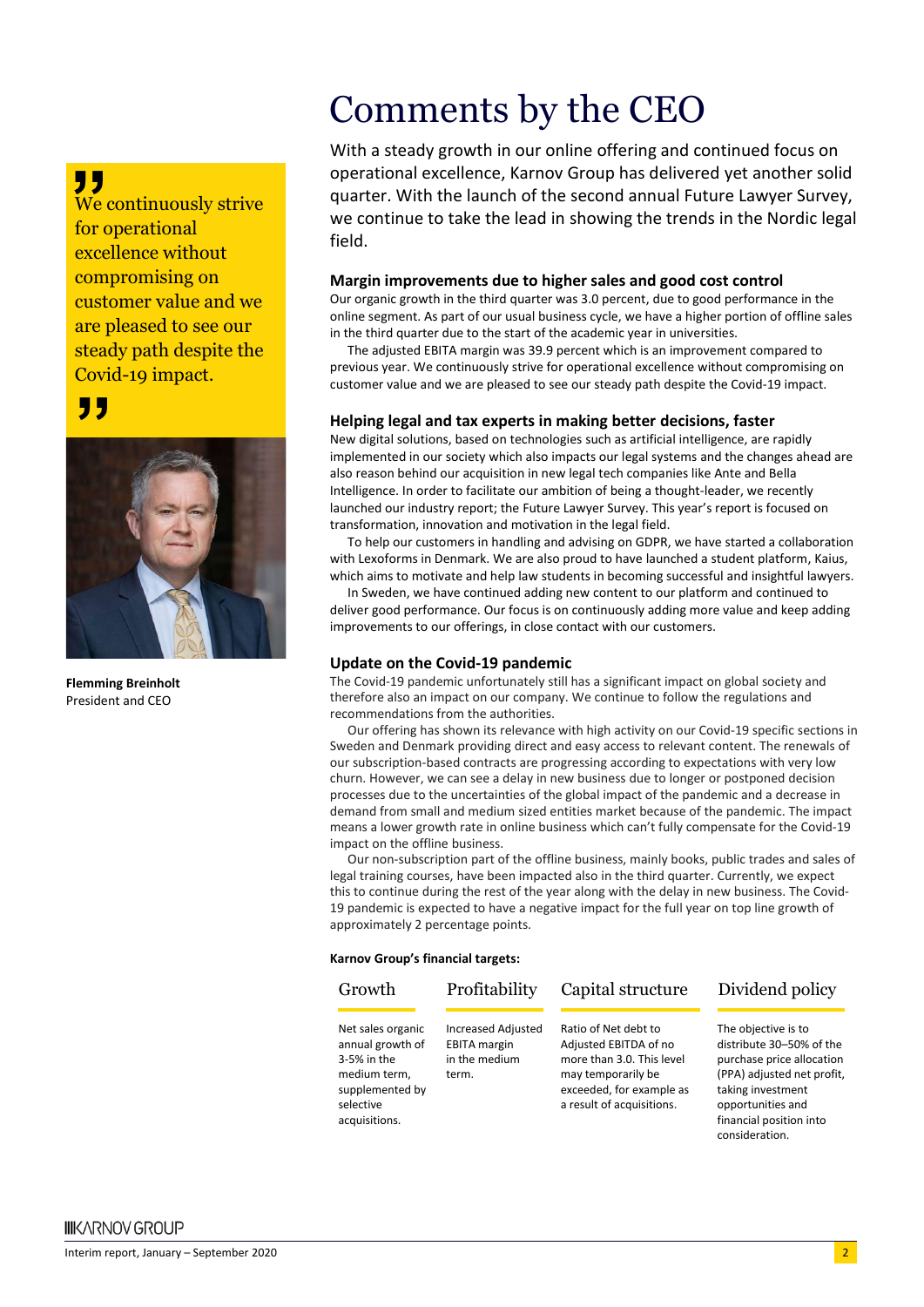### Group financial performance

**Net sales by country per third quarter,%**









Q3 2019 Q4 2019 Q1 2020 Q2 2020 Q3 2020

#### **Adjusted EBITA, SEKm and margin, % per quarter**



Q3 2019 Q4 2019 Q1 2020 Q2 2020 Q3 2020



### Third quarter and first nine months

|                          | Q3      |         |            | Jan-Sep |         |            | Jan-Dec |
|--------------------------|---------|---------|------------|---------|---------|------------|---------|
| <b>TSEK</b>              | 2020    | 2019    | $\Delta\%$ | 2020    | 2019    | $\Delta\%$ | 2019    |
| Net sales                | 192,755 | 189,533 | 1.7%       | 582.674 | 567.904 | 2.6%       | 757,087 |
| Organic growth, %        | 3.0%    | 5.8%    |            | 2.5%    | 3.9%    |            | 4.0%    |
| <b>EBITA</b>             | 76,899  | 69.106  | 11.3%      | 228.375 | 167.063 | 36.7%      | 205,975 |
| EBITA margin, %          | 39.9%   | 36.5%   |            | 39.2%   | 29.4%   |            | 27.2%   |
| <b>Adjusted EBITA</b>    | 76.899  | 73.756  | 4.3%       | 228.375 | 219.208 | 4.2%       | 278,630 |
| Adjusted EBITA margin, % | 39.9%   | 38.9%   |            | 39.2%   | 38.6%   |            | 36.8%   |

#### **Net sales and growth**

For the three-month period, July-September 2020, net sales increased by 1.7 percent to SEK 193 m (190) compared with the corresponding quarter last year. Organic growth on a constant currency basis was 3.0 percent, currency effects had a negative impact on net sales of -1.6 percent and acquired growth accounts for 0.3 percent.

Our subscription based online sales, which corresponds to approx. 80 percent of the total revenue in the third quarter, have grown in line with expectations during the quarter, mainly due to our investments in increasing the customer value. The Covid-19 pandemic had a negative impact on our offline sales. The Covid-19 pandemic is estimated to have impacted top-line growth by slightly less than 1 percentage point, due to seasonality in our nonsubscription-based offerings.

For the first nine months, the Group's net sales increased by 2.6 percent to SEK 583 m (568). Organic growth on a constant currency basis was 2.5 percent, currency effects had an impact on net sales of -0.1 percent and acquired growth accounts for 0.2 percent.

#### **Operating income**

EBITA for the quarter amounted to SEK 77 m (69) and EBITA margin amounted to 39.9 percent (36.5).

Adjusted EBITA improved by 4.3 percent to SEK 77 m (74) and adjusted EBITA margin amounted to 39.9 percent (38.9), due to higher net sales and a continued focus on strengthening our customer centricity with improved customer service and our strive for operational excellence.

Operating profit (EBIT) was SEK 40 m (38) for the quarter. The corresponding period last year included a SEK 5 m in cost for items affecting comparability (see table below). Excluding these items, adjusted EBIT declined by SEK 3 m whereof SEK 6 m is due to an increase in amortisations following finalisation of the investments in the JUNO solution and the integration of Norstedts Juridik.

For the first nine months, EBITA amounted to SEK 228 m (167) and EBITA margin amounted to 39.2 percent (29.4). Adjusted EBITA improved by 4.2 percent to 228 m (219) and adjusted EBITA margin amounted to 39.2 percent (38.6). Operating profit (EBIT) increased by SEK 45 m to SEK 119 m (74) for the same reasons as mentioned above. EBIT was last year impacted by SEK 52 m in cost for items affecting comparability (see table below).

| Items affecting comparability | Q3   |       |      | Jan-Sep |        |  |
|-------------------------------|------|-------|------|---------|--------|--|
| <b>TSEK</b>                   | 2020 | 2019  | 2020 | 2019    | 2019   |  |
| <b>Acquisition costs</b>      |      |       |      |         | 750    |  |
| Integration costs             |      | 2,693 |      | 12.744  | 14,673 |  |
| <b>IPO</b> costs              |      | 1,957 |      | 39,401  | 38,209 |  |
| Write down of subsidiaries    |      |       |      |         | 19,023 |  |
| <b>Total</b>                  |      | 4,650 |      | 52,145  | 72,655 |  |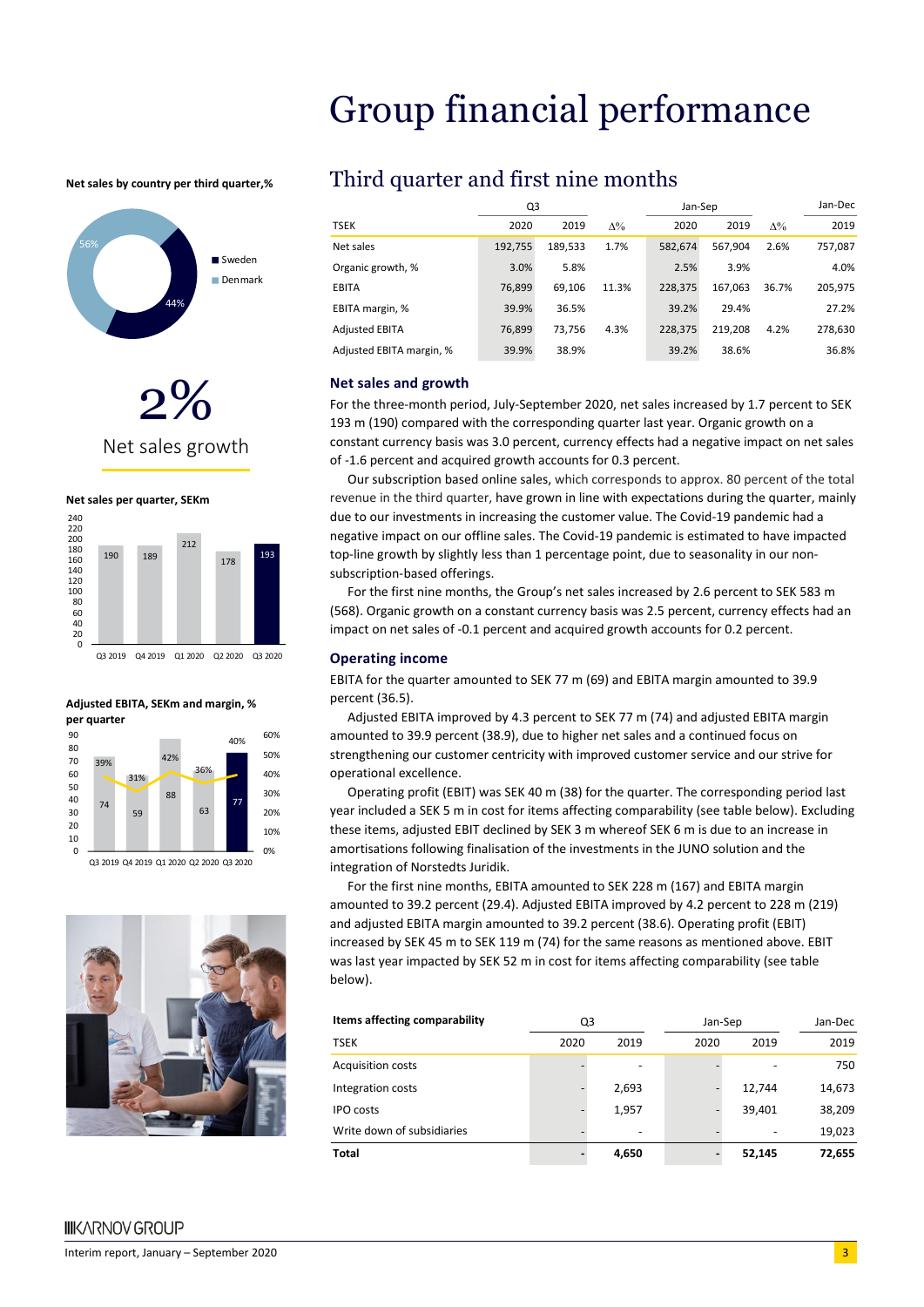#### **Net sales split per third quarter, %**



## 40% Adjusted EBITA margin



84% Cash conversion, **YTD** 

#### **Net financial items**

Net financial items for the quarter amounted to SEK -6 m align with the corresponding quarter last year.

Net financial items for the first nine months amounted to SEK -16 m compared to SEK -78 for the corresponding period last year. This improvement is mainly a result of the new financing structure following the IPO in April last year, with lower debt and interest. Currency effect for the first nine months was SEK 0 m (-16).

#### **Profit before and after tax, Earnings per share**

Profit before tax increased by SEK 2 m to SEK 34 m (32) compared to the corresponding quarter of 2019. The corresponding quarter was negatively impacted by SEK 5 m costs for items affecting comparability.

Profit after tax decreased to SEK 28 m (32). Taxes for the quarter are SEK 6 m while taxes for the corresponding quarter of 2019 were SEK 0 m.

Profit before tax for the first nine months increased by SEK 105 m to SEK 102 m (-3) compared to the corresponding period last year.

Profit after tax for the first nine months improved by SEK 88 m to SEK 84 m (-4). Earnings per share after dilution was SEK 0.28 (0.33) for the quarter and SEK 0.85 (-0.06) for the first nine months.

#### **Cash flow and investments**

Cash flow from operating activities for the quarter increased by SEK 18 m to SEK -1 m (-19). The increase reflects a SEK 2 m positive effect from operating profit, a SEK 4 m positive effect from non-cash items and a SEK 12 m positive effect from working capital.

Total investments for the quarter amounted to SEK 18 m (26), almost entirely related to investments in intangible assets mainly related to the business' online platform.

Total financing for the quarter amounted to SEK -3 m (-1) related to changes in lease liabilities.

For the first nine months, operating cash flow amounted to SEK 213 m (92), while total investments in intangible assets for the same period amounted to SEK 52 m (102). Investments in intangible assets are related to the business' online platform. Cash flow from financing was SEK 245 m (-5) mainly from the drawdown of SEK 300 m on short term borrowings in Q1.

The cash flow generation was slightly negative in the third quarter, with a decrease of SEK -3 m (14) on adjusted cash flow from operating activities in the quarter compared to last year. The decrease predominantly relates to increased investments in product enhancements. For the first nine months, adjusted operating cash flow increased 19 percent compared to last year.

The cash conversion rate was -0.7 percent (2.3) in the third quarter and 83.9 percent (72.3) for the first nine months.

| <b>Cash conversion</b>                          | Q3      |        |         | Jan-Sep |         |
|-------------------------------------------------|---------|--------|---------|---------|---------|
| <b>TSEK</b>                                     | 2020    | 2019   | 2020    | 2019    | 2019    |
| <b>Adjusted EBITDA</b>                          | 88,375  | 84.437 | 260.611 | 253.541 | 323.947 |
| Adjusted cash flow from operating<br>activities | $-580$  | 1.936  | 218.737 | 183.425 | 286,883 |
| Cash conversion, %                              | $-0.7%$ | 2.3%   | 83.9%   | 72.3%   | 88.6%   |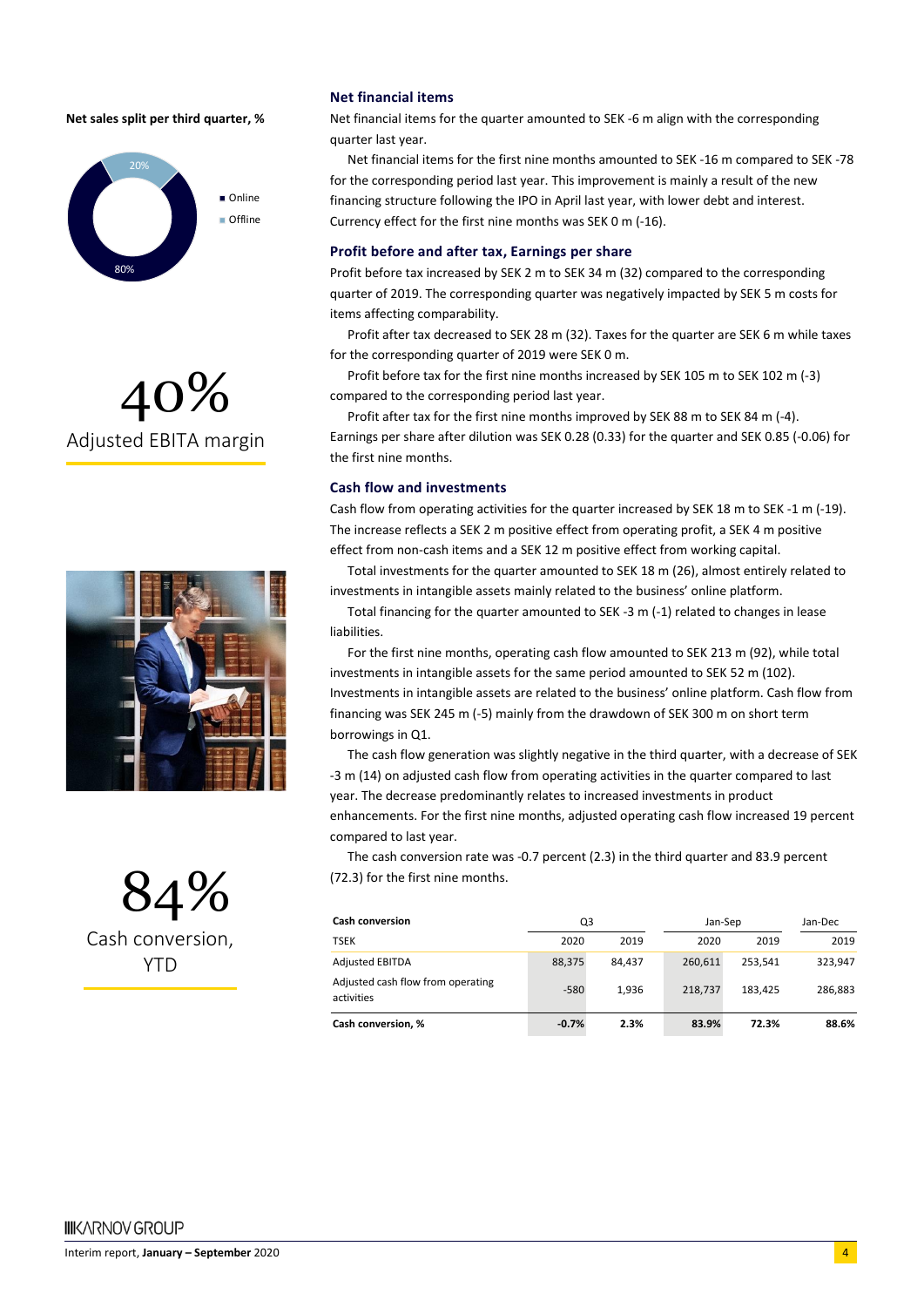

#### **Financial position**

| <b>Net Debt</b>           | Q3        | Jan-Dec   |           |
|---------------------------|-----------|-----------|-----------|
| <b>TSEK</b>               | 2020      | 2019      | 2019      |
| Total borrowings          | 1,222,570 | 930,059   | 913,317   |
| Cash and cash equivalents | 420,946   | 38,180    | 52,008    |
| Net debt                  | 801,624   | 891,879   | 861,309   |
| Leverage ratio            | 2.4       | 2.8       | 2.7       |
| Equity                    | 1,584,940 | 1,549,329 | 1,526,769 |
| Equity/asset ratio, %     | 43.5%     | 46.6%     | 44.9%     |

Net debt was SEK 802 m (892) at the end of the period.

The leverage at the end of the period was 2.4 (2.8) times and the equity ratio was 43.5 (46.6) percent with an equity of SEK 1,585m (1,549).

Cash and cash equivalents at the end of the period amounted to SEK 421 m (38) and the Group had unutilized credit lines of SEK 220 m (520). The cash balances and credit lines make the Group financially prepared for additional investments and acquisitions.

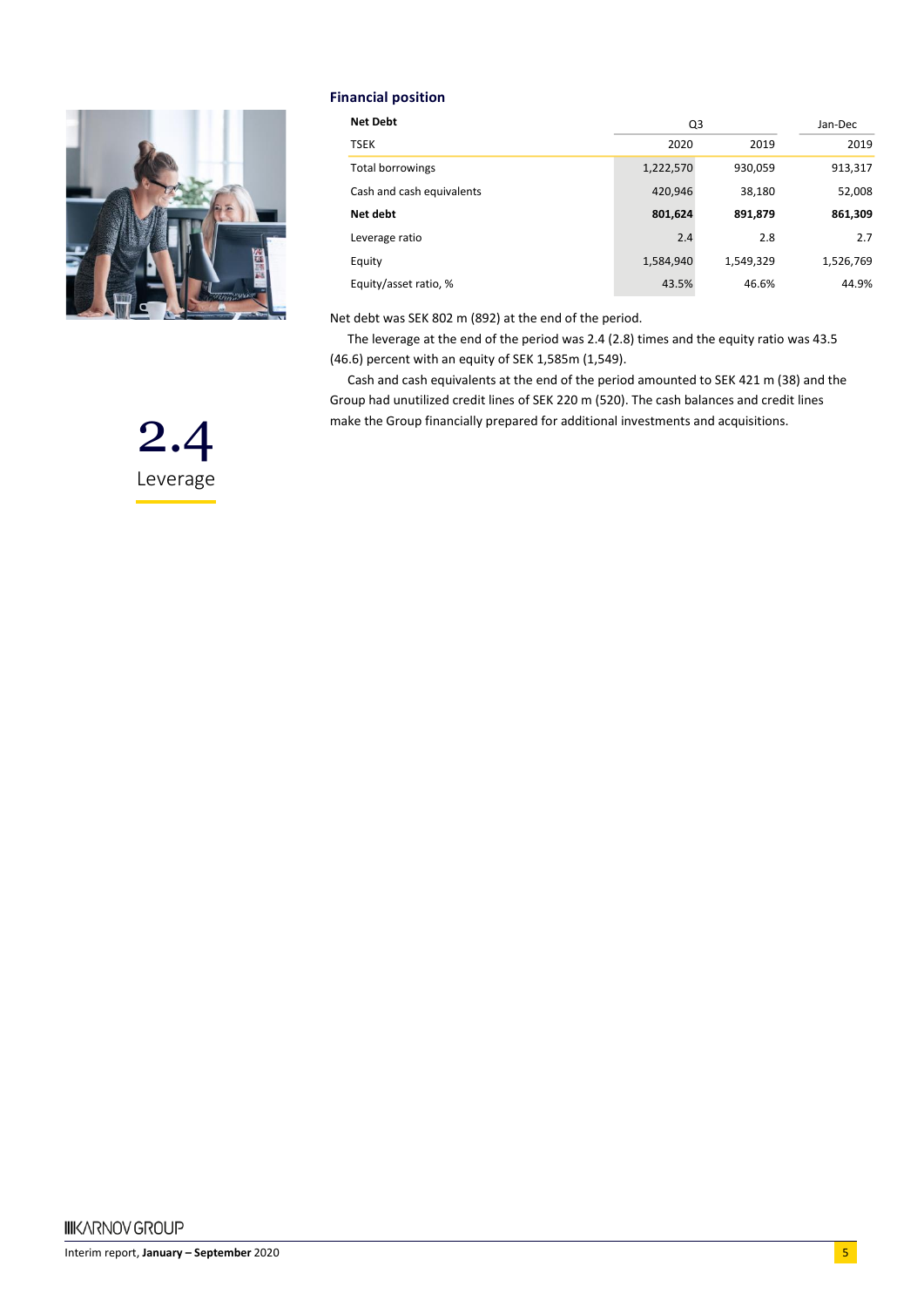# Significant events

### Third quarter

 $\,$ Karnov Group has published the industry report Future Lawyer Survey which is focusing on culture, motivation and transformation within the legal field. The report is the largest of its kind in Scandinavia, with over 3,500 lawyers as respondents.

### Events after the end of the period

- The Nomination Committee for the 2021 Annual Meeting of Shareholders (AGM) has  $\rightarrow$ been appointed.
- $\rightarrow$ Karnov Group has reviewed and optimised its processes in order to ensure the Company's long-term competitiveness. Therefore, Karnov Group will have a range of SEK 5-10 m in items affecting comparability in 2020. These measures will affect the results for the fourth quarter but will have a positive effect from 2021.

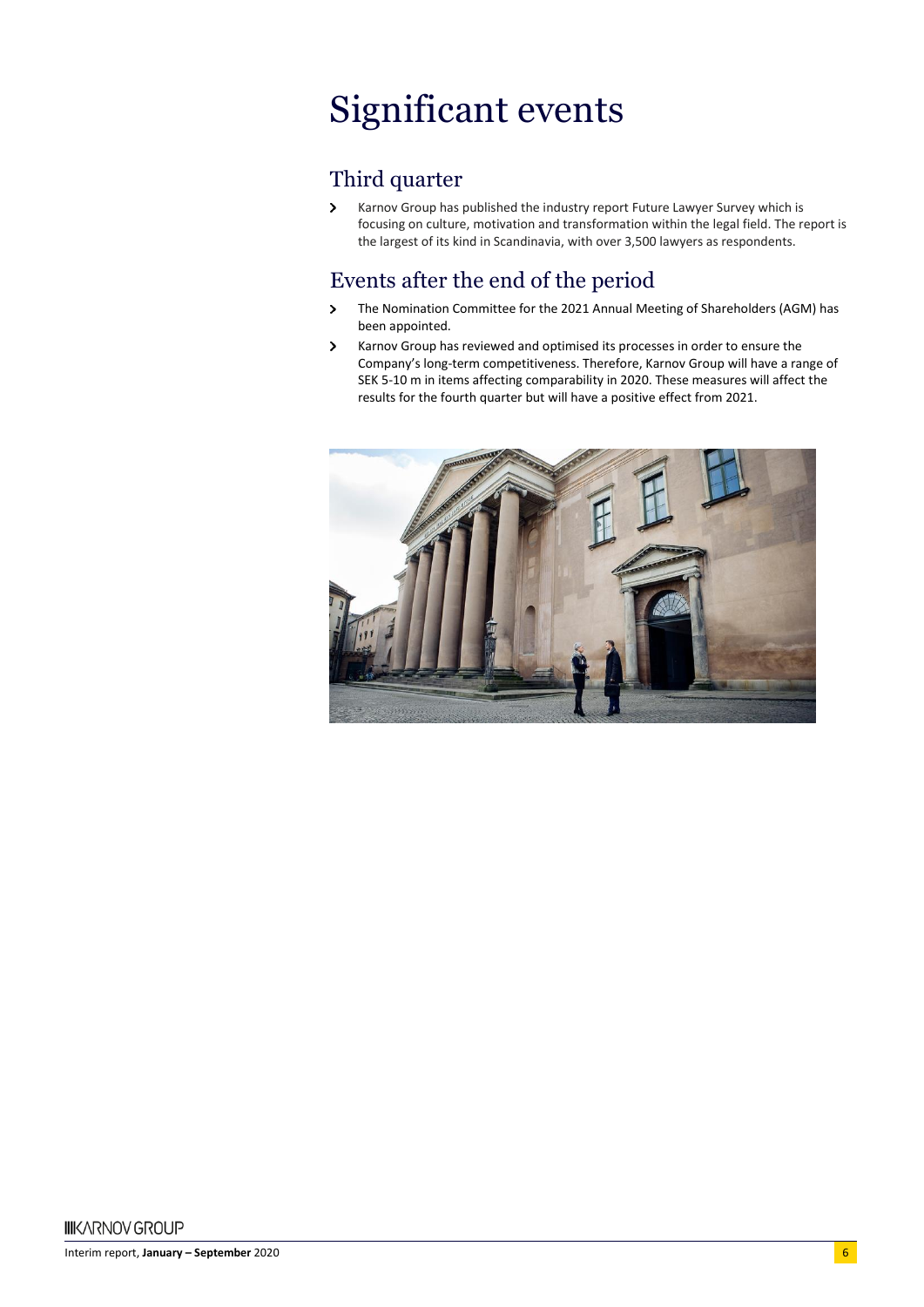The Danish segment offers a wide range of online and offline solutions for legal, tax and accounting professionals, assisting them in their research and providing qualitative advisory services. The segment includes Karnov Group Denmark, Forlaget Andersen and Legal Cross Border.







# Segment performance

### Denmark

|                          | Q3      |         |            | Jan-Sep |         |            | Jan-Dec |
|--------------------------|---------|---------|------------|---------|---------|------------|---------|
| <b>TSEK</b>              | 2020    | 2019    | $\Delta\%$ | 2020    | 2019    | $\Delta\%$ | 2019    |
| Net sales                | 107,689 | 110.099 | $-2.2%$    | 319.103 | 318,104 | 0.3%       | 420,656 |
| Organic growth, %        | 0.5%    | 2.3%    |            | 0.4%    | 2.5%    |            | 2.7%    |
| <b>EBITA</b>             | 46,981  | 46.129  | 1.8%       | 134.773 | 110.953 | 21.5%      | 123,515 |
| EBITA margin, %          | 43.6%   | 41.9%   |            | 42.2%   | 34.9%   |            | 29.4%   |
| <b>Adjusted EBITA</b>    | 46.981  | 46.129  | 1.8%       | 134.773 | 131.208 | 2.7%       | 165,189 |
| Adjusted EBITA margin, % | 43.6%   | 41.9%   |            | 42.2%   | 41.2%   |            | 39.3%   |

#### **Net sales and growth**

Organic growth for the quarter amounted to 0.5 percent. However, net sales for the quarter decreased by 2.2 percent to SEK 108 m (110) due to currency effects having a negative impact of -2.7 percent. The organic growth is due to upselling to existing customers and sales of new products partly offset by a decline in offline sales. The Covid-19 pandemic has caused a decline in demand in the small and medium sized entities market and further we have seen a delay in decision-making in mainly new business.

In the third quarter, we have launched a new feature for our preparatory work with direct links to remarks to propositions and updated our online library. Both these launches improve the efficiency for our users and strengthen our propositions in making better decisions, faster.

For the first nine months, net sales increased by 0.3 percent to SEK 319 m (318). Organic growth was 0.4 percent and currency effects accounted for -0.1 percent.

#### **Operating income**

EBITA amounted to SEK 47 m (46) and EBITA margin to 43.6 percent (41.9).

Adjusted EBITA increased by 1.8 percent to SEK 47 m (46) and adjusted EBITA margin to 43.6 percent (41.9). The driver for the increase in operating income in Denmark is our continued focus on growth in net sales in combination with good customer centricity and operational excellence.

Operating profit (EBIT) for the quarter decreased to SEK 31 m (33), due to higher amortisations.

For the first nine months, EBITA increased to SEK 135 m (111) and the EBITA margin was 42.2 percent (34.9). Adjusted EBITA was SEK 135 m (131) and the adjusted EBITA margin was 42.2 percent (41.2).

Operating profit (EBIT) for the first nine months was SEK 88 m (66).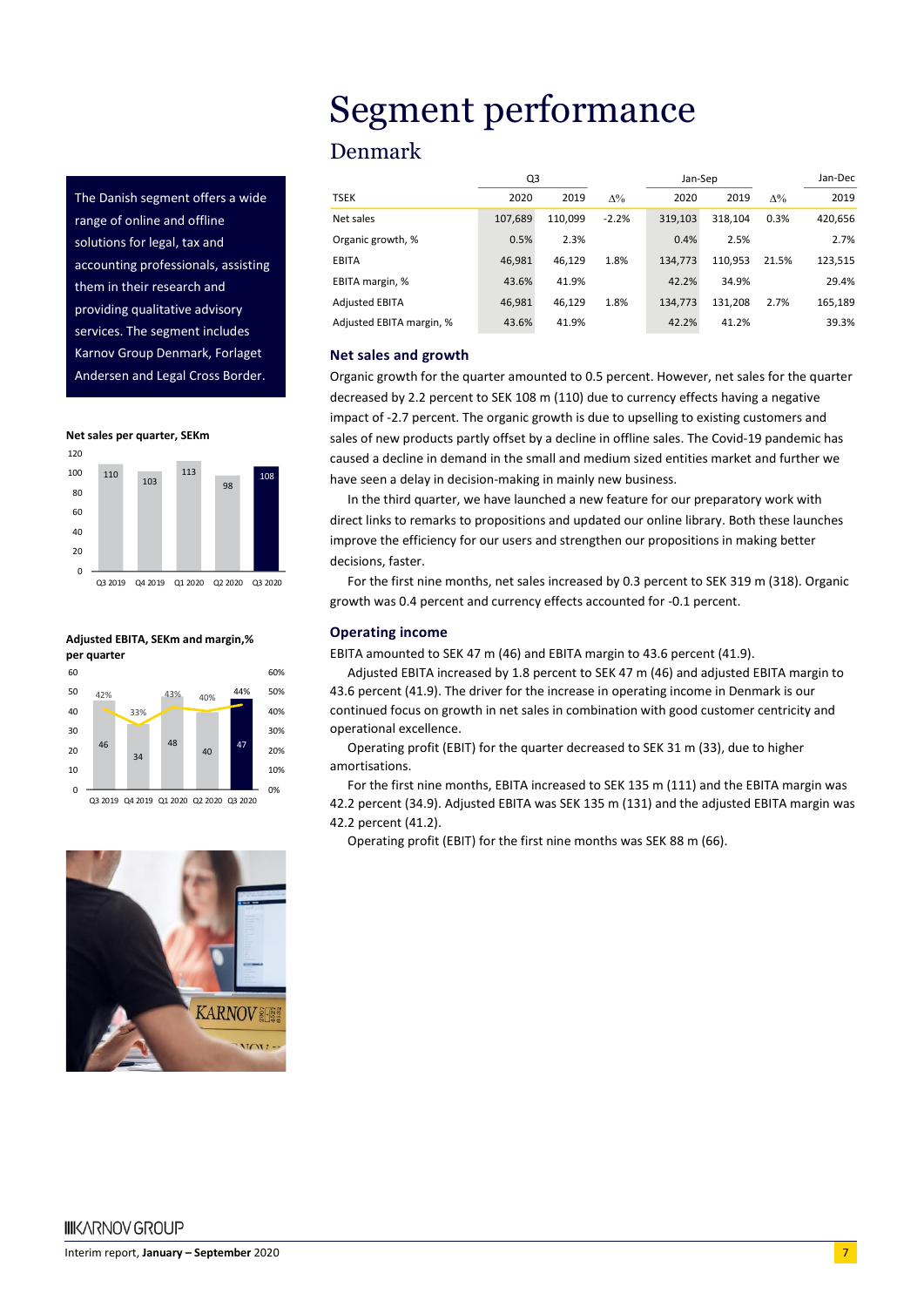The Swedish segment is specialised in online and offline legal solutions; the environmental, health and safety compliance; legal classroom training and e-courses. The segment provides online tools for the broad legal services market, including contract templates. The segment includes Norstedts Juridik, Notisum and LEXNordics.

**Net sales per quarter, SEKm**



#### **Adjusted EBITA, SEKm and margin, % per quarter**



Q3 2019 Q4 2019 Q1 2020 Q2 2020 Q3 2020



# Segment performance (cont.)

### Sweden

|                          | Q3     |        |            | Jan-Sep |         |            | Jan-Dec |
|--------------------------|--------|--------|------------|---------|---------|------------|---------|
| <b>TSEK</b>              | 2020   | 2019   | $\Delta\%$ | 2020    | 2019    | $\Delta\%$ | 2019    |
| Net sales                | 85,067 | 79.434 | 7.1%       | 263,571 | 249.800 | 5.5%       | 336,431 |
| Organic growth, %        | 6.4%   | 10.9%  |            | 5.1%    | 5.7%    |            | 5.6%    |
| <b>EBITA</b>             | 29.919 | 22.975 | 30.2%      | 93,602  | 56.111  | 66.8%      | 82,461  |
| EBITA margin, %          | 35.2%  | 28.9%  |            | 35.5%   | 22.5%   |            | 24.5%   |
| <b>Adjusted EBITA</b>    | 29.919 | 27.625 | 8.3%       | 93,602  | 88.001  | 6.4%       | 113,441 |
| Adjusted EBITA margin, % | 35.2%  | 34.8%  |            | 35.5%   | 35.2%   |            | 33.7%   |

#### **Net sales and growth**

Net sales for the quarter increased by 7.1 percent to SEK 85 m (79). Organic growth was 6.4 percent (10.9) driven by strong online sales, upselling to existing customers and sales of new products to both existing and new customers. During the quarter we have continued making enhancements on JUNO, in close cooperation with our customers. Further, we have taken initiatives to strengthening our customer centricity in order to secure even stronger customer excellence and focus. Offline sales declined as expected due to the ordinary market trend and partly due to a negative impact from the Covid-19 pandemic. During the quarter, we have continued to run our classroom courses virtually with positive feedback from customers and users. This will continue for a foreseeable period into 2021 due to the Covid-19 pandemic.

Acquired growth accounts for 0.7 percent (0.0) in the quarter.

For the first nine months, net sales increased by 5.5 percent to SEK 264 m (250) whereof 0.4 percent (0.0) was acquired growth. The main driver was the online business, partially offset by the expected decline in the offline business due the ordinary market trend and Covid-19 impact.

#### **Operating income**

In the quarter EBITA amounted to SEK 30 m (23) and the EBITA margin to 35.2 percent (28.9).

Adjusted EBITA was SEK 30 m (28) driven by the increase in net sales. Adjusted EBITA margin was 35.2 percent (34.8). The driver for the increase in operating income in Sweden is our continued focus on growth in net sales in combination with good customer centricity and operational excellence.

Operating profit (EBIT) for the quarter was SEK 9 m (5). The improvement is a result of the increased net sales partially offset by increased depreciations and amortisations of SEK 3 m. Further the corresponding quarter last year was impacted by SEK 5 m in costs for items affecting comparability.

For the first nine months, EBITA increased to SEK 94 m (56) and the EBITA margin was 35.5 percent (22.5). Adjusted EBITA increased to SEK 94 m (88) and the adjusted EBITDA margin was 35.5 percent (35.2).

Operating profit (EBIT) for the first nine months was SEK 31 m (8).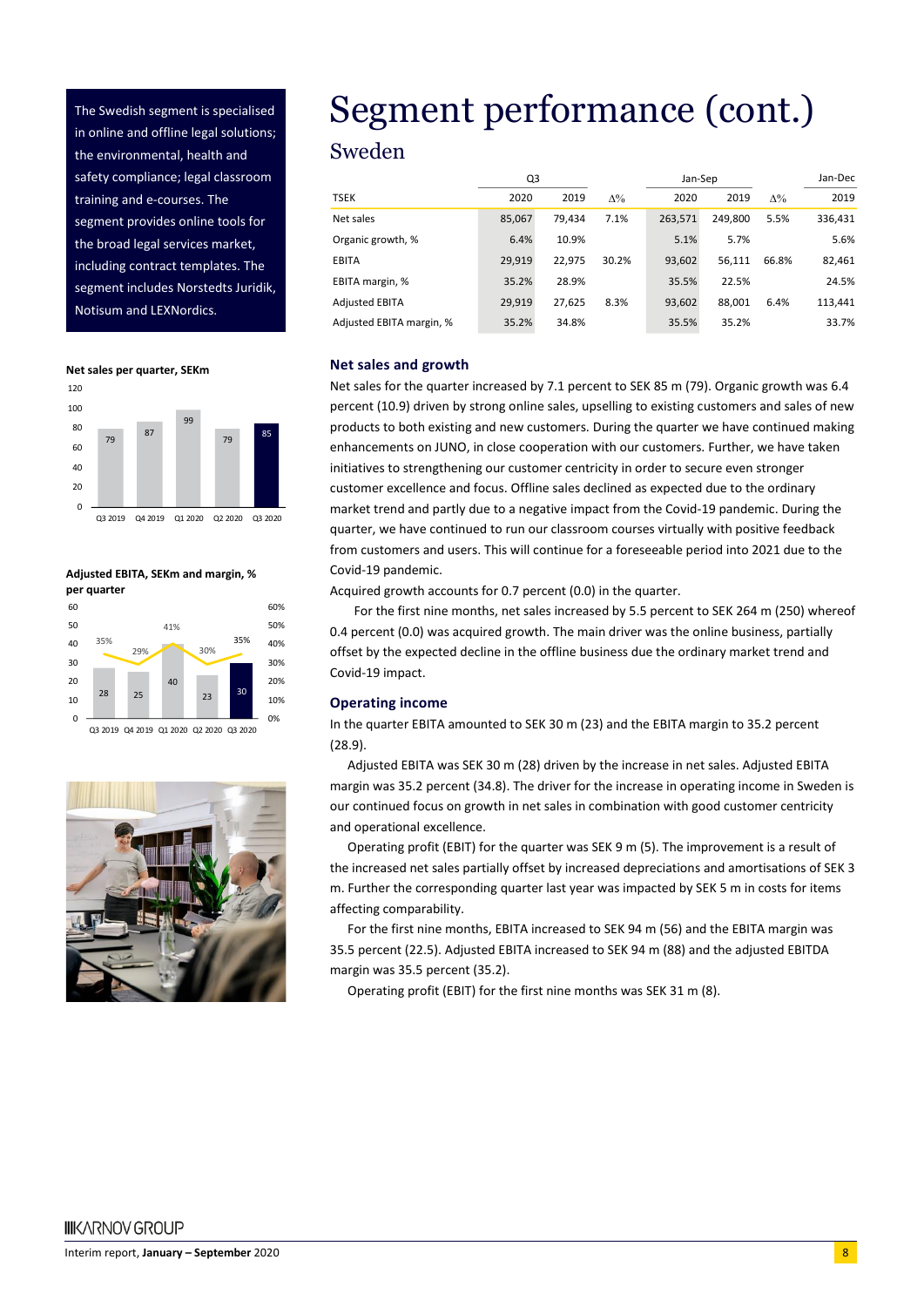### Other information

#### **Risks and uncertainties**

Karnov Group is exposed to different risks through its operations, which can give rise to fluctuations in earnings and cash flow. Material risks and uncertainties include sector and market-related risks, business-related risks and financial risks.

The current Covid-19 pandemic continues to affect all global markets and the Group is following the situation on continuously basis. The Group operates in the legal and tax professional market in Denmark and Sweden. These markets encompass, among other things, online information database services, printed information sources, legal practice management software and legal training courses. The products and services are generally offered to law firms, tax and accounting firms, corporates in a wide range of industries and the public sector, including courts, libraries, universities and other public authorities and municipalities.

The nature of the market and the products offered in combination with the Group's business model with approximately 85-90% subscription-based revenue, the Group assess that the virus will have no impact on online revenue on a short-term basis. For the Group's non-subscription based offline business, mainly books and sales of legal training courses, the virus has as expected had a negative impact on sales. However, the effect is expected to have a non-significant impact which to some extend will be offset by timing for later periods.

Karnov's significant risks and risk management are described on page 53-54 of the 2019 Annual report, available at the Company's website [www.karnovgroup.com.](http://www.karnovgroup.com/)

#### **Seasonal variations**

Typically, a significant proportion of Karnov Group's online contracts is renewed and invoiced during the fourth quarter, impacting cash flow during the fourth and first quarters. Online net sales are accrued according to the terms of the agreement and therefore are not exposed to any seasonality. Offline net sales are exposed to seasonality where the first quarter is significantly stronger, driven by a higher share of book sales early in the year.

#### **Employees**

Average number of Full-Time Employees (FTEs) declined to 250 (262) compared to the third quarter of 2019 but increased compared to the second quarter of 2020. The decline compared to corresponding quarter last year is due to synergies in Sweden and completion of the roll-out of JUNO in Sweden. On average during the second quarter, 49% (50%) of the workforce were males and 51% (50%) females.

#### **Shares, share capital and shareholders**

Karnov Group's share was listed on Nasdaq Stockholm on 11 April 2019, Mid Cap segment, under the ticker KAR. On 2 April 2020 the Board of Directors resolved to issue 378,837 shares of series C and to immediately repurchase all such shares. The issue and

repurchase of shares of series C were carried out in order to secure the Company's obligations under its share-related incentive program LTIP 2019 for employees. On 30 September 2020, the total number of shares and votes in Karnov Group AB (publ) amounts to 98,049,404 shares and 97,708,450.7 votes. Each share has a quotient value of approximately SEK 0.015385. The total number of shares consists of 97,670,567 ordinary shares, which carry one vote per share, and 378,837 shares of series C, which carry one-tenth of a vote per share. A detailed description of changes in the share capital is available on the Company's website,

[www.karnovgroup.com/en/share-capital-development/.](http://www.karnovgroup.com/en/share-capital-development/) 

On 30 September 2020, the Company had 1,775 known shareholders. The five largest shareholders with 5% or more of the shares outstanding in Karnov Group AB were Kayne Anderson Rudnick, M&G Investment Management, Lazard Asset Management, The Fourth Swedish National Pension Fund and KIRKBI Invest.

#### **Incentive programs**

Karnov Group has implemented two long-term incentive programs in the form of share savings programs. The purpose of the program is to encourage a broad ownership amongst the Company's employees, retain competent employees, facilitate recruitment, increase the alignment of interest between the employees and the Company's shareholders and increase motivation to reach or exceed the Company's financial targets. 153 employees in Karnov have chosen to invest in Karnov and participate in the share savings programs.

The employees participating in the programs have allocated acquired or already held ordinary shares to the program (so-called savings shares). The maximum investment permitted in savings shares depends on the category of the participant. The participants have allocated a total of 137,465 savings shares to the program. Full allotment would mean that the total number of shares under the program will amount to no more than 425,347 ordinary shares, corresponding to approximately 0.4 per cent of the total number of shares outstanding in the Company. For more information see [www.karnovgroup.com/en/incentive-program/](http://www.karnovgroup.com/en/incentive-program/)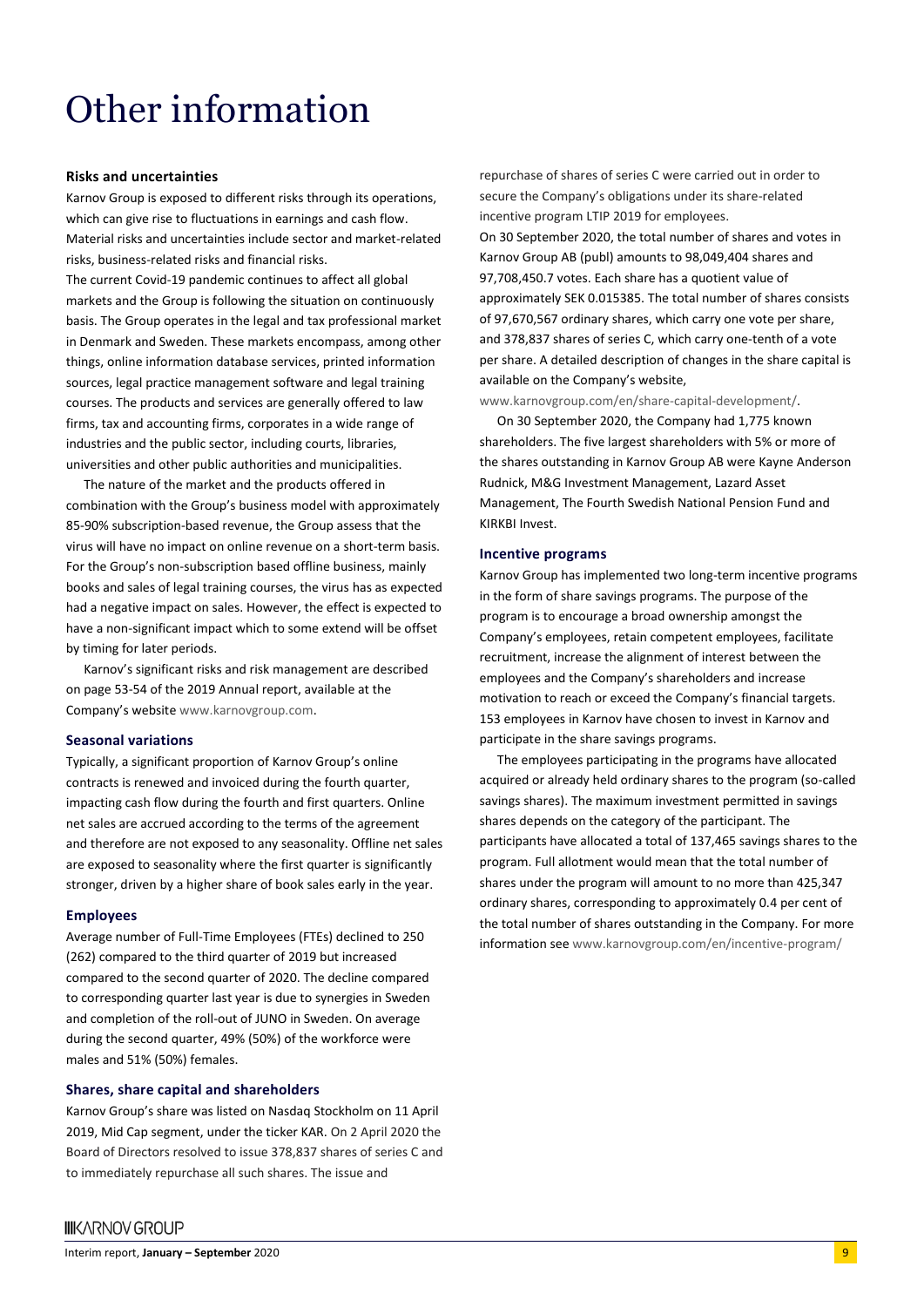#### **Related-party transactions**

The Group has not carried out any related-party transactions during the third quarter.

#### **Parent Company**

Net sales for the quarter amounted to SEK 0 m (0). Operating profit for the quarter amounted to SEK -6 m (-11).

#### **Outlook**

Karnov does not provide financial forecasts.

#### **Review**

This interim report has been subject to a review by the Company's auditors. Please see review report on page 11.

#### **Disclosure**

This interim report contains inside information that Karnov Group AB (publ) is required to make public pursuant to the EU Market Abuse Regulation (MAR) and information that Karnov Group AB (publ) is required to make public pursuant to the Swedish Securities Market Act. The information was submitted for publication by the contact person below on 5 November 2020 at 8.00 am CEST.

#### **Karnov Group AB (publ)**

Stockholm, 5 November 2020

Flemming Breinholt President and CEO

### For further information, Q3 presentation please contact:

Flemming Breinholt, President and CEO +45 3374 1202 [flemming.breinholt@karnovgroup.com](mailto:flemming.breinholt@karnovgroup.com)

Dora Brink Clausen, CFO + 45 3374 1248

[dora.brink.clausen@karnovgroup.com](mailto:dora.brink.clausen@karnovgroup.com) Erik Berggren, Investor Relations Specialist +45 5219 6552

[erik.berggren@karnovgroup.com](mailto:erik.berggren@karnovgroup.com)

# webcast

Karnov will present the third quarter results for analysts and investors via a webcast teleconference on 5 November at 10.00 am CEST.

To participate, use the following link: [https://tv.streamfabriken.com/karnov-group](https://tv.streamfabriken.com/karnov-group-q3-2020)[q3-2020](https://tv.streamfabriken.com/karnov-group-q3-2020) or dial-in numbers: SE: +46 8 505 583 65 DK: +45 7 815 0109 UK: +44 333 300 92 73

US: +1 833 526 8382 The presentation will also be available on [www.financialhearings.com](http://www.financialhearings.com/)

### Financial calendar 2020/2021

Year-end report January-December 2020 25 February, 2021

Interim report January-March 2021 and Annual General Meeting in Stockholm 5 May, 2021

Half-year report January-June 2021 26 August, 2021

Interim report January-September 2021 4 November, 2021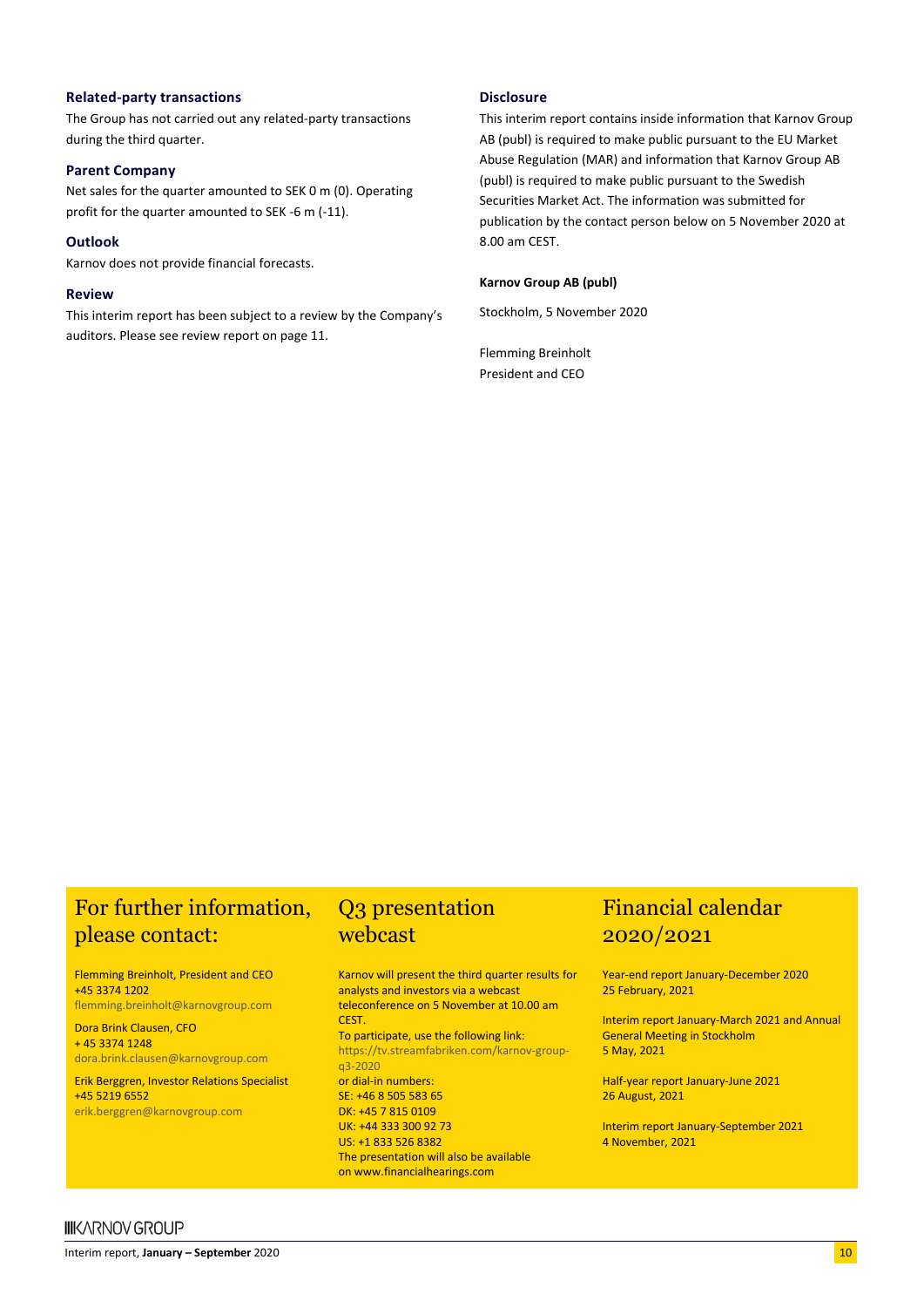# Review Report

(Translation from Swedish original. In case of discrepancies, the Swedish version shall prevail.)

#### **Karnov Group AB (publ) corp. identity no. 559016-9016**

Auditor's review report for interim financial information in summary (interim report) prepared in accordance with IAS 34 and Chapter 9 of the Swedish Annual Accounts Act.

#### **Introduction**

We have reviewed the condensed interim financial information (interim report) of Karnov Group AB (publ) as of 30 September 2020 and the nine-month period then ended. The board of directors and the CEO are responsible for the preparation and presentation of this interim financial information in accordance with IAS 34 and the Swedish Annual Accounts Act. Our responsibility is to express a conclusion on this interim report based on our review.

#### **Scope of Review**

We conducted our review in accordance with the International Standard on Review Engagements ISRE 2410, Review of Interim Report Performed by the Independent Auditor of the Entity. A review consists of making inquiries, primarily of persons responsible for financial and accounting matters, and applying analytical and other review procedures. A review is substantially less in scope than an audit conducted in accordance with International Standards on Auditing, ISA, and other generally accepted auditing standards in Sweden. The procedures performed in a review do not enable us to obtain assurance that we would become aware of all significant matters that might be identified in an audit. The conclusion expressed based on a review does not have the same level of certainty as a review based on an audit.

#### **Conclusion**

Based on our review, nothing has come to our attention that causes us to believe that the interim report is not prepared, in all material respects, in accordance with IAS 34 and the Swedish Annual Accounts Act, regarding the Group, and with the Swedish Annual Accounts Act, regarding the Parent Company.

Stockholm, 5 November 2020 **PricewaterhouseCoopers AB**

Aleksander Lyckow Authorised Public Accountant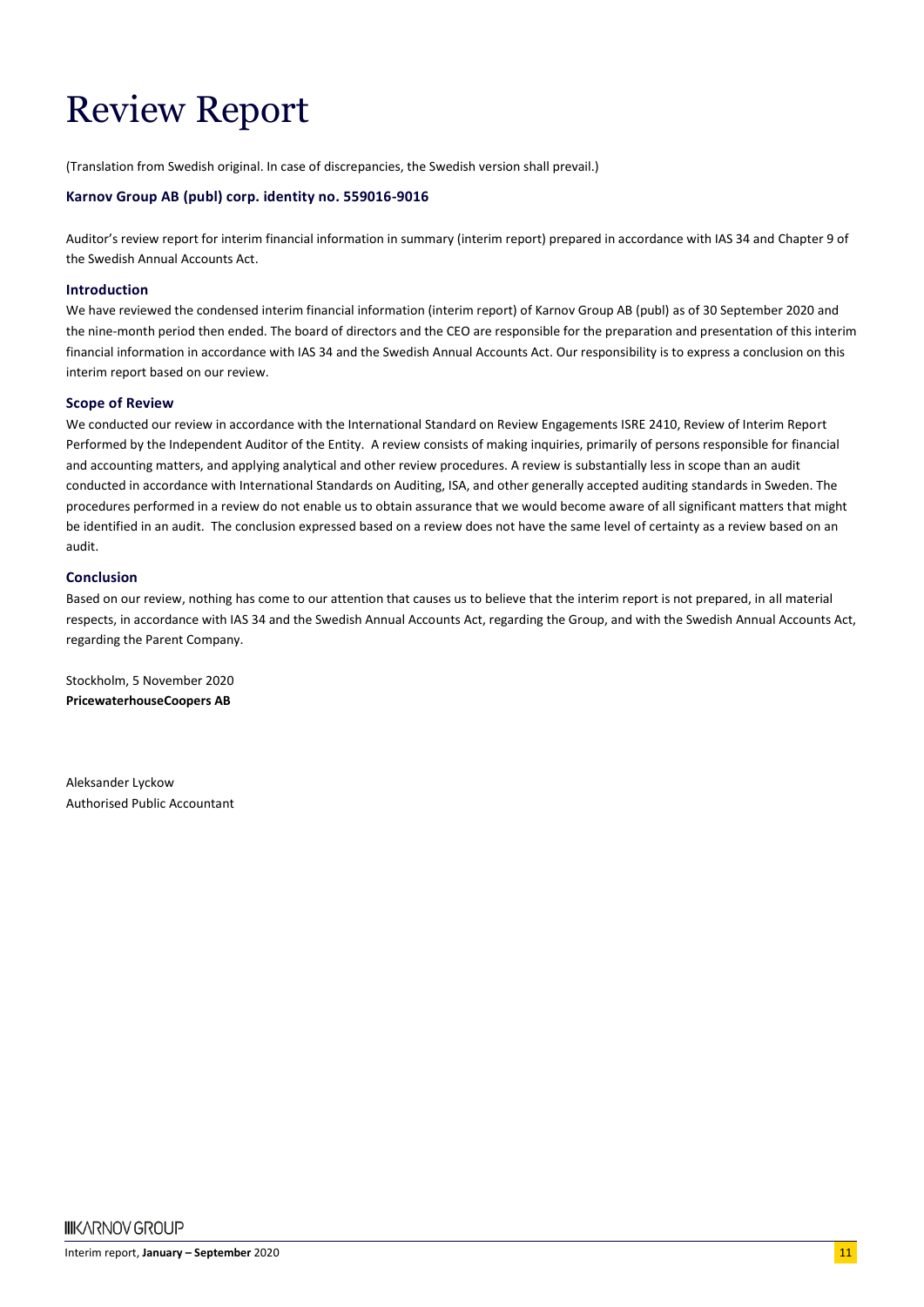# Consolidated statement of comprehensive income

| 2020<br>2019<br>2020<br>2019<br>2019<br><b>TSEK</b><br>Note<br>5<br>192,755<br>757,087<br>Net sales<br>189,533<br>582,674<br>567,904<br><b>Total revenue</b><br>192,755<br>189,533<br>582,674<br>567,904<br>757,087<br>$-32,972$<br>$-99,770$<br>$-135,194$<br>Goods for resale<br>$-31,981$<br>$-101,701$<br>$-57,685$<br>$-160,252$<br>Employee benefit expenses<br>$-57,382$<br>-168,427<br>-222,994<br>Depreciations and amortisations<br>$-47,998$<br>$-41,817$<br>$-141,946$<br>$-126,922$<br>$-171,111$<br>Other operating expenses<br>$-13,723$<br>$-20,383$<br>$-53,866$<br>$-104,555$<br>$-147,607$<br><b>Operating profit</b><br>40,377<br>74,474<br>80,181<br>37,970<br>118,665<br>Financial income<br>54<br>355<br>41<br>171<br>14,351<br>$-6,328$<br>$-5,859$<br>$-16,521$<br>$-77,926$<br>$-84,335$<br><b>Financial expenses</b><br><b>Net financial items</b><br>$-5,805$<br>$-69,984$<br>$-6,287$<br>$-16,350$<br>$-77,571$<br>Write down of associated companies<br>$-7,102$<br>Profit before income tax<br>34,090<br>32,165<br>102,315<br>$-3,097$<br>3,095<br>$-6,137$<br>$-71$<br>$-18,421$<br>$-1,261$<br>385<br>Income tax expense<br>27,953<br>32,094<br>$-4,358$<br>3,480<br>Net result<br>83,894<br>Other comprehensive income:<br>Exchange differences on translation of foreign<br>7,665<br>18,807<br>45,419<br>13,989<br>8,145<br>operations<br>Total comprehensive income for the period<br>35,618<br>50,901<br>92,039<br>41,061<br>17,469<br>Profit for the period is attributable to:<br>Owners of Karnov Group AB<br>27,828<br>83,739<br>$-5,036$<br>2,621<br>32,181<br>Non-controlling interests<br>125<br>$-87$<br>155<br>678<br>859<br>27,953<br>3,480<br><b>Net result</b><br>32,094<br>83,894<br>$-4,358$<br>Total comprehensive income for the period is<br>attributable to:<br>Owners of Karnov Group AB<br>35,493<br>50,988<br>91,884<br>40,383<br>16,610<br>Non-controlling interests<br>125<br>$-87$<br>678<br>859<br>155<br>35,618<br>41,061<br>17,469<br><b>Total comprehensive income</b><br>50,901<br>92,039<br>Earnings per share, basic, SEK<br>4<br>0.28<br>0.33<br>0.86<br>$-0.06$<br>0.03<br>Earnings per share, after dilution, SEK<br>0.28<br>0.33<br>0.85<br>$-0.06$<br>0.03 | Q3 | Jan-Sep | Jan-Dec |
|-------------------------------------------------------------------------------------------------------------------------------------------------------------------------------------------------------------------------------------------------------------------------------------------------------------------------------------------------------------------------------------------------------------------------------------------------------------------------------------------------------------------------------------------------------------------------------------------------------------------------------------------------------------------------------------------------------------------------------------------------------------------------------------------------------------------------------------------------------------------------------------------------------------------------------------------------------------------------------------------------------------------------------------------------------------------------------------------------------------------------------------------------------------------------------------------------------------------------------------------------------------------------------------------------------------------------------------------------------------------------------------------------------------------------------------------------------------------------------------------------------------------------------------------------------------------------------------------------------------------------------------------------------------------------------------------------------------------------------------------------------------------------------------------------------------------------------------------------------------------------------------------------------------------------------------------------------------------------------------------------------------------------------------------------------------------------------------------------------------------------------------------------------------------------------------------------------------------------------------|----|---------|---------|
|                                                                                                                                                                                                                                                                                                                                                                                                                                                                                                                                                                                                                                                                                                                                                                                                                                                                                                                                                                                                                                                                                                                                                                                                                                                                                                                                                                                                                                                                                                                                                                                                                                                                                                                                                                                                                                                                                                                                                                                                                                                                                                                                                                                                                                     |    |         |         |
|                                                                                                                                                                                                                                                                                                                                                                                                                                                                                                                                                                                                                                                                                                                                                                                                                                                                                                                                                                                                                                                                                                                                                                                                                                                                                                                                                                                                                                                                                                                                                                                                                                                                                                                                                                                                                                                                                                                                                                                                                                                                                                                                                                                                                                     |    |         |         |
|                                                                                                                                                                                                                                                                                                                                                                                                                                                                                                                                                                                                                                                                                                                                                                                                                                                                                                                                                                                                                                                                                                                                                                                                                                                                                                                                                                                                                                                                                                                                                                                                                                                                                                                                                                                                                                                                                                                                                                                                                                                                                                                                                                                                                                     |    |         |         |
|                                                                                                                                                                                                                                                                                                                                                                                                                                                                                                                                                                                                                                                                                                                                                                                                                                                                                                                                                                                                                                                                                                                                                                                                                                                                                                                                                                                                                                                                                                                                                                                                                                                                                                                                                                                                                                                                                                                                                                                                                                                                                                                                                                                                                                     |    |         |         |
|                                                                                                                                                                                                                                                                                                                                                                                                                                                                                                                                                                                                                                                                                                                                                                                                                                                                                                                                                                                                                                                                                                                                                                                                                                                                                                                                                                                                                                                                                                                                                                                                                                                                                                                                                                                                                                                                                                                                                                                                                                                                                                                                                                                                                                     |    |         |         |
|                                                                                                                                                                                                                                                                                                                                                                                                                                                                                                                                                                                                                                                                                                                                                                                                                                                                                                                                                                                                                                                                                                                                                                                                                                                                                                                                                                                                                                                                                                                                                                                                                                                                                                                                                                                                                                                                                                                                                                                                                                                                                                                                                                                                                                     |    |         |         |
|                                                                                                                                                                                                                                                                                                                                                                                                                                                                                                                                                                                                                                                                                                                                                                                                                                                                                                                                                                                                                                                                                                                                                                                                                                                                                                                                                                                                                                                                                                                                                                                                                                                                                                                                                                                                                                                                                                                                                                                                                                                                                                                                                                                                                                     |    |         |         |
|                                                                                                                                                                                                                                                                                                                                                                                                                                                                                                                                                                                                                                                                                                                                                                                                                                                                                                                                                                                                                                                                                                                                                                                                                                                                                                                                                                                                                                                                                                                                                                                                                                                                                                                                                                                                                                                                                                                                                                                                                                                                                                                                                                                                                                     |    |         |         |
|                                                                                                                                                                                                                                                                                                                                                                                                                                                                                                                                                                                                                                                                                                                                                                                                                                                                                                                                                                                                                                                                                                                                                                                                                                                                                                                                                                                                                                                                                                                                                                                                                                                                                                                                                                                                                                                                                                                                                                                                                                                                                                                                                                                                                                     |    |         |         |
|                                                                                                                                                                                                                                                                                                                                                                                                                                                                                                                                                                                                                                                                                                                                                                                                                                                                                                                                                                                                                                                                                                                                                                                                                                                                                                                                                                                                                                                                                                                                                                                                                                                                                                                                                                                                                                                                                                                                                                                                                                                                                                                                                                                                                                     |    |         |         |
|                                                                                                                                                                                                                                                                                                                                                                                                                                                                                                                                                                                                                                                                                                                                                                                                                                                                                                                                                                                                                                                                                                                                                                                                                                                                                                                                                                                                                                                                                                                                                                                                                                                                                                                                                                                                                                                                                                                                                                                                                                                                                                                                                                                                                                     |    |         |         |
|                                                                                                                                                                                                                                                                                                                                                                                                                                                                                                                                                                                                                                                                                                                                                                                                                                                                                                                                                                                                                                                                                                                                                                                                                                                                                                                                                                                                                                                                                                                                                                                                                                                                                                                                                                                                                                                                                                                                                                                                                                                                                                                                                                                                                                     |    |         |         |
|                                                                                                                                                                                                                                                                                                                                                                                                                                                                                                                                                                                                                                                                                                                                                                                                                                                                                                                                                                                                                                                                                                                                                                                                                                                                                                                                                                                                                                                                                                                                                                                                                                                                                                                                                                                                                                                                                                                                                                                                                                                                                                                                                                                                                                     |    |         |         |
|                                                                                                                                                                                                                                                                                                                                                                                                                                                                                                                                                                                                                                                                                                                                                                                                                                                                                                                                                                                                                                                                                                                                                                                                                                                                                                                                                                                                                                                                                                                                                                                                                                                                                                                                                                                                                                                                                                                                                                                                                                                                                                                                                                                                                                     |    |         |         |
|                                                                                                                                                                                                                                                                                                                                                                                                                                                                                                                                                                                                                                                                                                                                                                                                                                                                                                                                                                                                                                                                                                                                                                                                                                                                                                                                                                                                                                                                                                                                                                                                                                                                                                                                                                                                                                                                                                                                                                                                                                                                                                                                                                                                                                     |    |         |         |
|                                                                                                                                                                                                                                                                                                                                                                                                                                                                                                                                                                                                                                                                                                                                                                                                                                                                                                                                                                                                                                                                                                                                                                                                                                                                                                                                                                                                                                                                                                                                                                                                                                                                                                                                                                                                                                                                                                                                                                                                                                                                                                                                                                                                                                     |    |         |         |
|                                                                                                                                                                                                                                                                                                                                                                                                                                                                                                                                                                                                                                                                                                                                                                                                                                                                                                                                                                                                                                                                                                                                                                                                                                                                                                                                                                                                                                                                                                                                                                                                                                                                                                                                                                                                                                                                                                                                                                                                                                                                                                                                                                                                                                     |    |         |         |
|                                                                                                                                                                                                                                                                                                                                                                                                                                                                                                                                                                                                                                                                                                                                                                                                                                                                                                                                                                                                                                                                                                                                                                                                                                                                                                                                                                                                                                                                                                                                                                                                                                                                                                                                                                                                                                                                                                                                                                                                                                                                                                                                                                                                                                     |    |         |         |
|                                                                                                                                                                                                                                                                                                                                                                                                                                                                                                                                                                                                                                                                                                                                                                                                                                                                                                                                                                                                                                                                                                                                                                                                                                                                                                                                                                                                                                                                                                                                                                                                                                                                                                                                                                                                                                                                                                                                                                                                                                                                                                                                                                                                                                     |    |         |         |
|                                                                                                                                                                                                                                                                                                                                                                                                                                                                                                                                                                                                                                                                                                                                                                                                                                                                                                                                                                                                                                                                                                                                                                                                                                                                                                                                                                                                                                                                                                                                                                                                                                                                                                                                                                                                                                                                                                                                                                                                                                                                                                                                                                                                                                     |    |         |         |
|                                                                                                                                                                                                                                                                                                                                                                                                                                                                                                                                                                                                                                                                                                                                                                                                                                                                                                                                                                                                                                                                                                                                                                                                                                                                                                                                                                                                                                                                                                                                                                                                                                                                                                                                                                                                                                                                                                                                                                                                                                                                                                                                                                                                                                     |    |         |         |
|                                                                                                                                                                                                                                                                                                                                                                                                                                                                                                                                                                                                                                                                                                                                                                                                                                                                                                                                                                                                                                                                                                                                                                                                                                                                                                                                                                                                                                                                                                                                                                                                                                                                                                                                                                                                                                                                                                                                                                                                                                                                                                                                                                                                                                     |    |         |         |
|                                                                                                                                                                                                                                                                                                                                                                                                                                                                                                                                                                                                                                                                                                                                                                                                                                                                                                                                                                                                                                                                                                                                                                                                                                                                                                                                                                                                                                                                                                                                                                                                                                                                                                                                                                                                                                                                                                                                                                                                                                                                                                                                                                                                                                     |    |         |         |
|                                                                                                                                                                                                                                                                                                                                                                                                                                                                                                                                                                                                                                                                                                                                                                                                                                                                                                                                                                                                                                                                                                                                                                                                                                                                                                                                                                                                                                                                                                                                                                                                                                                                                                                                                                                                                                                                                                                                                                                                                                                                                                                                                                                                                                     |    |         |         |
|                                                                                                                                                                                                                                                                                                                                                                                                                                                                                                                                                                                                                                                                                                                                                                                                                                                                                                                                                                                                                                                                                                                                                                                                                                                                                                                                                                                                                                                                                                                                                                                                                                                                                                                                                                                                                                                                                                                                                                                                                                                                                                                                                                                                                                     |    |         |         |
|                                                                                                                                                                                                                                                                                                                                                                                                                                                                                                                                                                                                                                                                                                                                                                                                                                                                                                                                                                                                                                                                                                                                                                                                                                                                                                                                                                                                                                                                                                                                                                                                                                                                                                                                                                                                                                                                                                                                                                                                                                                                                                                                                                                                                                     |    |         |         |
|                                                                                                                                                                                                                                                                                                                                                                                                                                                                                                                                                                                                                                                                                                                                                                                                                                                                                                                                                                                                                                                                                                                                                                                                                                                                                                                                                                                                                                                                                                                                                                                                                                                                                                                                                                                                                                                                                                                                                                                                                                                                                                                                                                                                                                     |    |         |         |
|                                                                                                                                                                                                                                                                                                                                                                                                                                                                                                                                                                                                                                                                                                                                                                                                                                                                                                                                                                                                                                                                                                                                                                                                                                                                                                                                                                                                                                                                                                                                                                                                                                                                                                                                                                                                                                                                                                                                                                                                                                                                                                                                                                                                                                     |    |         |         |
|                                                                                                                                                                                                                                                                                                                                                                                                                                                                                                                                                                                                                                                                                                                                                                                                                                                                                                                                                                                                                                                                                                                                                                                                                                                                                                                                                                                                                                                                                                                                                                                                                                                                                                                                                                                                                                                                                                                                                                                                                                                                                                                                                                                                                                     |    |         |         |

For further information and details on earnings per share please refer to note 4.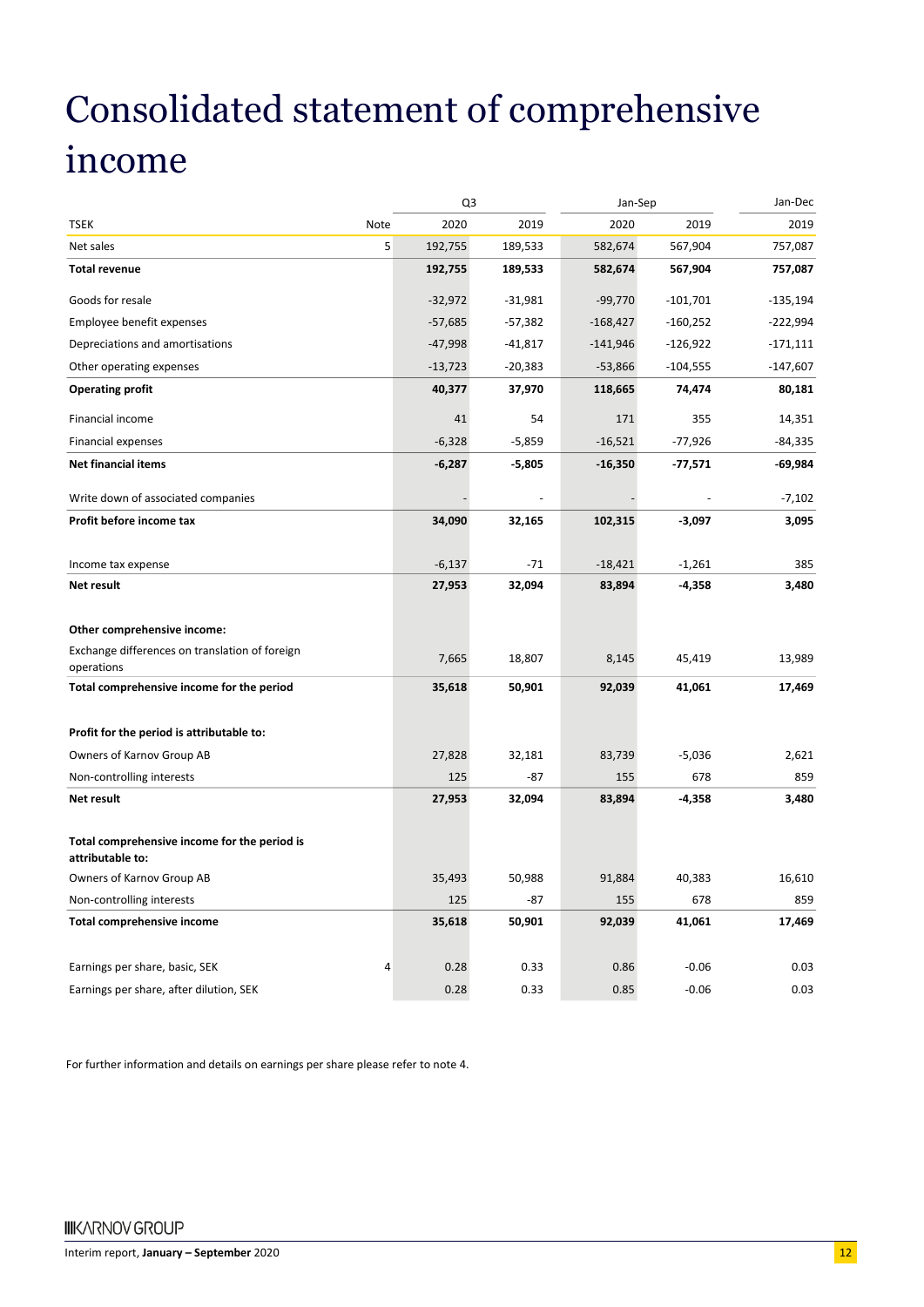# Consolidated balance sheet

| TSEK                                                               | Note | 30 Sep 2020 | 30 Sep 2019 | 31 Dec 2019 |
|--------------------------------------------------------------------|------|-------------|-------------|-------------|
| <b>ASSETS:</b>                                                     |      |             |             |             |
| Goodwill                                                           |      | 1,678,377   | 1,708,558   | 1,656,311   |
| Other intangible assets                                            |      | 1,202,836   | 1,304,216   | 1,263,117   |
| Right-of-use assets                                                |      | 100,931     | 98,906      | 112,477     |
| Property, plant and equipment (PPE)                                |      | 4,226       | 5,501       | 5,434       |
| Investments in associated companies                                |      | 67,614      | 8,819       | 5,778       |
| Loans to associated companies                                      |      | 3,132       | 2,970       | 2,937       |
| Deposits                                                           |      | 2,723       | 2,763       | 2,729       |
| Deferred tax assets                                                |      |             | 425         | 425         |
| <b>Total non-current assets</b>                                    |      | 3,059,839   | 3,132,158   | 3,049,208   |
| Inventories                                                        |      | 11,293      | 12,860      | 13,097      |
| Trade receivables                                                  | 3    | 58,813      | 62,911      | 209,672     |
| Prepaid expenses                                                   |      | 12,976      | 11,370      | 8,391       |
| Other receivables                                                  |      | 16,420      | 11,486      | 14,387      |
| Tax receivable                                                     |      | 65,958      | 54,547      | 51,894      |
| Cash and cash equivalents                                          | 3    | 420,946     | 38,180      | 52,008      |
| <b>Total current assets</b>                                        |      | 586,406     | 191,354     | 349,449     |
| <b>TOTAL ASSETS</b>                                                |      | 3,646,245   | 3,323,512   | 3,398,657   |
| TSEK                                                               |      | 30 Sep 2020 | 30 Sep 2019 | 31 Dec 2019 |
| <b>EQUITY AND LIABILITIES:</b>                                     |      |             |             |             |
| Capital and reserves attributable to equity holders of the company |      |             |             |             |
| Share capital                                                      |      | 1,508       | 1,503       | 1,503       |
| Share premium                                                      |      | 2,062,356   | 2,062,361   | 2,062,361   |
| Reserves                                                           |      | $-312,175$  | $-288,890$  | $-320,320$  |
| Retained earnings including net profit for the year                |      | $-173,845$  | $-225,738$  | $-217,050$  |
| Total equity attributable to the parent company's shareholders     |      | 1,577,844   | 1,549,236   | 1,526,494   |
| Non-controlling interest                                           |      | 7,096       | 93          | 275         |
| <b>Total equity</b>                                                |      | 1,584,940   | 1,549,329   | 1,526,769   |
| Borrowing from credit institutions                                 | 3    | 846,156     | 849,798     | 838,317     |
| Lease liabilities                                                  |      | 91,780      | 86,330      | 102,783     |
| Deferred tax liability                                             |      | 165,719     | 243,917     | 170,551     |
| Provisions                                                         |      | 5,674       | 5,566       | 5,456       |
| Other non-current liabilites                                       |      | 38,732      |             |             |
| <b>Total non-current liabilities</b>                               |      | 1,148,061   | 1,185,611   | 1,117,107   |
| Borrowing from credit institutions                                 | 3    | 376,414     | 80,261      | 75,000      |
| Trade payables                                                     | 3    | 7,486       | 23,839      | 12,477      |
| Current tax liabilities                                            |      | 86,186      | 41,826      | 71,860      |
| Accrued expenses                                                   |      | 124,018     | 123,557     | 126,239     |
| Prepaid income                                                     |      | 267,492     | 259,111     | 399,586     |
| Lease liabilities                                                  |      | 12,853      | 13,821      | 11,622      |
| Other current liabilities                                          | 3    | 38,795      | 46,157      | 57,997      |
| <b>Total current liabilities</b>                                   |      | 913,244     | 588,572     | 754,781     |
| TOTAL EQUITY AND LIABILITIES                                       |      | 3,646,245   | 3,323,512   | 3,398,657   |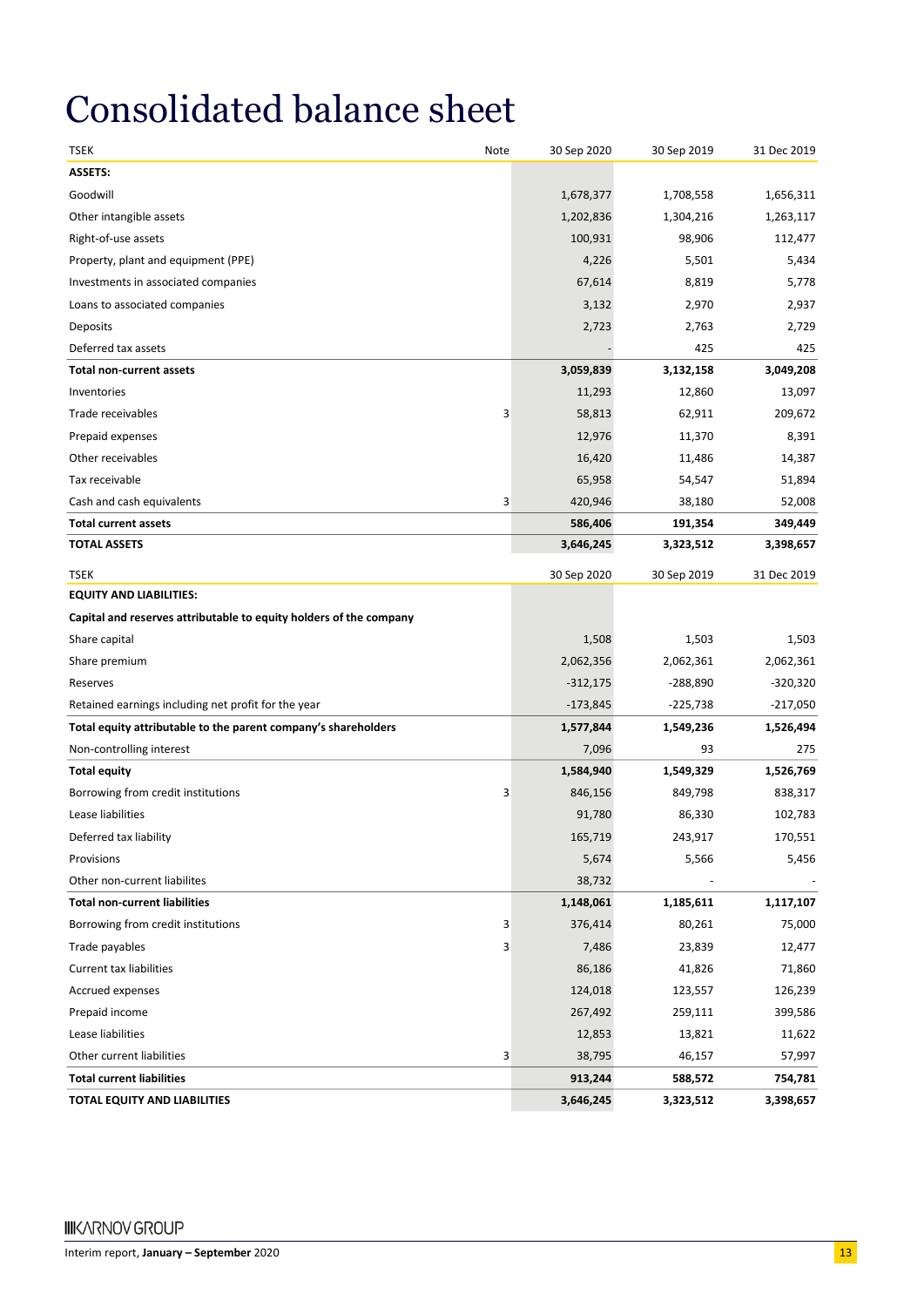# Consolidated statement of changes in equity

Equity attributable to the parent company's shareholders

|                                                                                                            |                          |                          |                          |                      | Equity attributable<br>to the parent |                                       |              |
|------------------------------------------------------------------------------------------------------------|--------------------------|--------------------------|--------------------------|----------------------|--------------------------------------|---------------------------------------|--------------|
| <b>TSEK</b>                                                                                                | Share capital            | Share<br>premium         | Reserves                 | Retained<br>earnings | shareholders                         | company's Non-controlling<br>interest | Total equity |
| Balance at January 1, 2019                                                                                 | 688                      | 798,472                  | 30,532                   | $-223,016$           | 606,676                              | 18,533                                | 625,209      |
| Net result                                                                                                 |                          |                          |                          | $-5,036$             | $-5,036$                             | 678                                   | $-4,358$     |
| Other comprehensive income for the period                                                                  |                          | $\overline{\phantom{a}}$ | 45,419                   |                      | 45,419                               |                                       | 45,419       |
| Total comprehensive income/loss                                                                            |                          | $\blacksquare$           | 45,419                   | $-5,036$             | 40,383                               | 678                                   | 41,061       |
| Transaction with shareholders in their<br>capacity as owners<br>Issue of ordinary shares due to conversion |                          |                          |                          |                      |                                      |                                       |              |
| of debt                                                                                                    | 74                       | 209,186                  |                          |                      | 209,260                              |                                       | 209,260      |
| Purchase of shares from non-controlling<br>interest                                                        | 102                      | 286,378                  | $-364,841$               |                      | $-78,361$                            | $-19,118$                             | $-97,479$    |
| Issue of ordinary shares to new investors                                                                  | 639                      | 768,325                  |                          |                      | 768,964                              |                                       | 768,964      |
| Sharebased payment                                                                                         | $\overline{\phantom{a}}$ |                          | $\overline{\phantom{a}}$ | 2,314                | 2,314                                | ٠                                     | 2,314        |
| <b>Total transaction with shareholders</b>                                                                 | 815                      | 1,263,889                | $-364,841$               | 2,314                | 902,177                              | $-19,118$                             | 883,059      |
| Closing balance at September 30, 2019                                                                      | 1,503                    | 2,062,361                | $-288,890$               | $-225,738$           | 1,549,236                            | 93                                    | 1,549,329    |

#### Equity attributable to the parent company's shareholders

| Closing balance at September 30, 2020               | 1,508                    | 2,062,356                | $-312,175$                   | $-173,845$           | 1,577,844                                            | 7,096                                 | 1,584,940    |
|-----------------------------------------------------|--------------------------|--------------------------|------------------------------|----------------------|------------------------------------------------------|---------------------------------------|--------------|
| <b>Total transaction with shareholders</b>          | 5                        | -5                       | $\qquad \qquad \blacksquare$ | $-40,534$            | $-40,534$                                            | 6,666                                 | $-33,868$    |
| Sharebased payment                                  | $\overline{\phantom{a}}$ | $\overline{\phantom{a}}$ | $\overline{\phantom{a}}$     | 3,418                | 3,418                                                | $\overline{\phantom{a}}$              | 3,418        |
| Non-controlling interests shares of<br>acquisitions |                          |                          |                              |                      |                                                      | 6.666                                 | 6,666        |
| Acquisition of treasury shares                      |                          | $-5$                     |                              |                      | $-5$                                                 |                                       | $-5$         |
| Issue of C-shares                                   | 5                        |                          |                              |                      | 5                                                    |                                       | 5            |
| capacity as owners<br>Dividend paid                 | $\overline{\phantom{a}}$ |                          | $\qquad \qquad \blacksquare$ | $-43,952$            | $-43,952$                                            |                                       | $-43,952$    |
| <b>Transaction with shareholders in their</b>       |                          |                          |                              |                      |                                                      |                                       |              |
| Total comprehensive income/loss                     |                          | $\blacksquare$           | 8,145                        | 83,739               | 91,884                                               | 155                                   | 92,039       |
| Other comprehensive income for the period           |                          | $\overline{\phantom{a}}$ | 8,145                        |                      | 8,145                                                | $\overline{\phantom{a}}$              | 8,145        |
| Net result                                          |                          |                          |                              | 83,739               | 83,739                                               | 155                                   | 83,894       |
| Balance at January 1, 2020                          | 1,503                    | 2,062,361                | $-320,320$                   | $-217,050$           | 1,526,494                                            | 275                                   | 1,526,769    |
| <b>TSEK</b>                                         | Share capital            | Share<br>premium         | Reserves                     | Retained<br>earnings | Equity attributable<br>to the parent<br>shareholders | company's Non-controlling<br>interest | Total equity |
|                                                     |                          |                          |                              |                      |                                                      |                                       |              |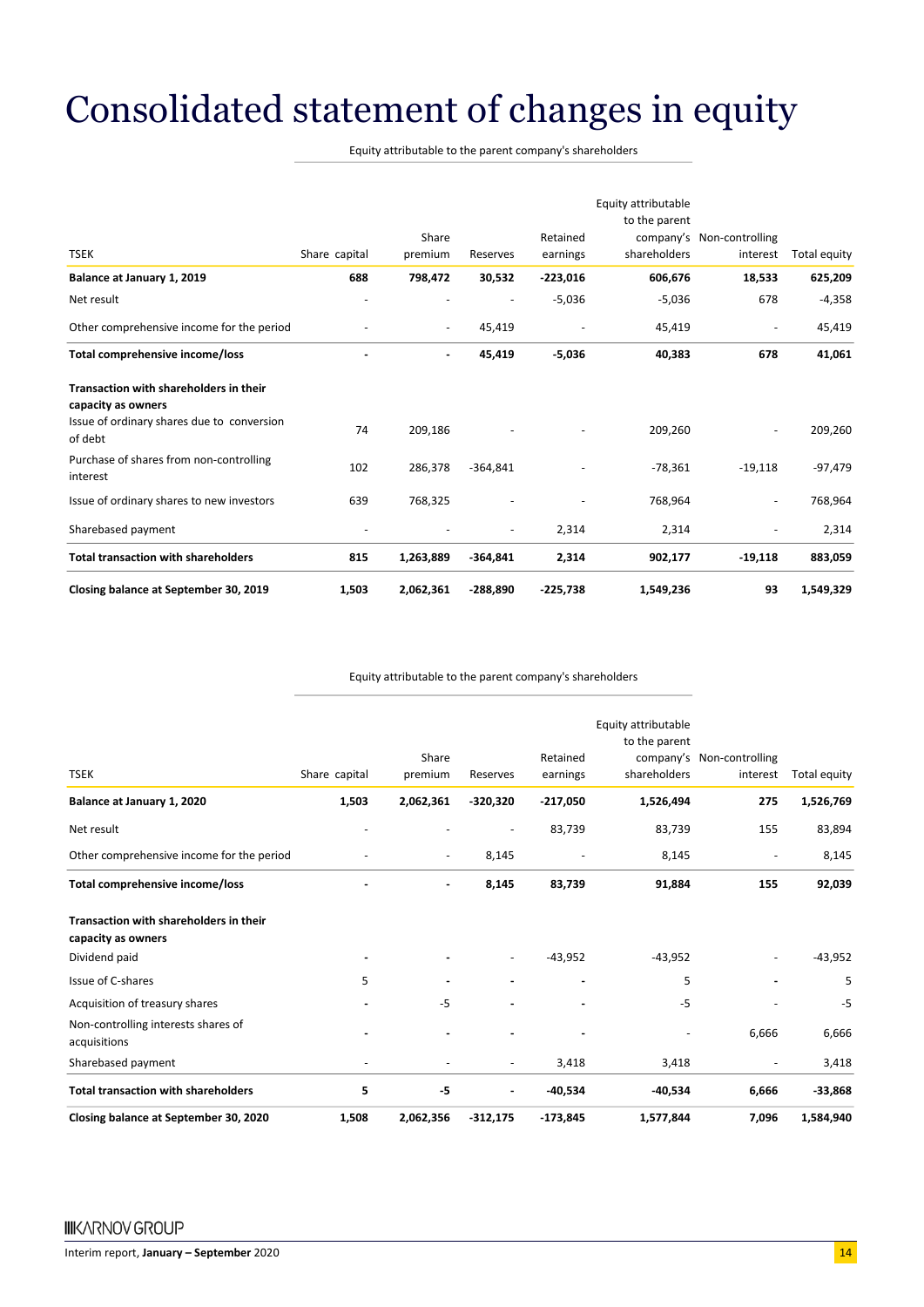## Consolidated statement cash flow

|                                                          |           | Q <sub>3</sub><br>Jan-Sep |           |              | Jan-Dec      |
|----------------------------------------------------------|-----------|---------------------------|-----------|--------------|--------------|
| <b>TSEK</b>                                              | 2020      | 2019                      | 2020      | 2019         | 2019         |
| <b>CASH FLOWS FROM OPERATING ACTIVITIES</b>              |           |                           |           |              |              |
| Operating profit                                         | 40,377    | 37,970                    | 118,665   | 74,474       | 80,181       |
| Adjustments:                                             |           |                           |           |              |              |
| Non-cash items                                           | 46,407    | 41,816                    | 141,866   | 127,005      | 190,217      |
| Effect of changes in working capital:                    |           |                           |           |              |              |
| Increase/decrease in inventories                         | 2,362     | 1,428                     | 1,804     | $-1,073$     | $-1,460$     |
| Increase/decrease in receivables                         | $-9,862$  | $-7,309$                  | 144,248   | 77,618       | $-43,923$    |
| Increase/decrease in trade payables and other payables   | 478       | $-17,376$                 | $-15,153$ | $-41,684$    | -50,903      |
| Increase/decrease in prepaid income                      | $-67,243$ | -57,439                   | -132,094  | $-93,220$    | 53,091       |
| Interest paid                                            | $-4,348$  | $-5,069$                  | $-14,457$ | $-27,206$    | $-31,878$    |
| Income tax paid                                          | $-8,741$  | -12,952                   | $-31,822$ | -23,854      | -58,049      |
| Net effect of changes in working capital                 | $-87,354$ | -98,717                   | -47,474   | $-109,419$   | $-133,122$   |
| Cash flow from operating activities                      | $-570$    | -18,931                   | 213,057   | 92,060       | 137,276      |
| <b>CASH FLOWS FROM INVESTING ACTIVITIES</b>              |           |                           |           |              |              |
| Acquisition of participations in associated companies    |           |                           | $-22,446$ |              | $-4,282$     |
| Acquisition of subsidiaries                              |           |                           | $-4,245$  | $-138,988$   | $-138,940$   |
| Loan to subsidiaries                                     | $-74$     | -64                       | $-195$    | $-2,927$     | $-2,981$     |
| Increase/(decrease) in deposits and other assets         | $-209$    |                           |           |              |              |
| Acquisition of intangible assets                         | $-18,121$ | $-25,600$                 | $-62,601$ | $-102,484$   | $-120,672$   |
| <b>Acquisition of PPE</b>                                |           | $-763$                    |           | $-1,146$     | $-3,940$     |
| Cash flow from investing activities                      | $-18,404$ | -26,427                   | $-89,487$ | -245,545     | $-270,815$   |
| <b>CASH FLOWS FROM FINANCING ACTIVITIES</b>              |           |                           |           |              |              |
| Increase/decrease in short term borrowings               |           | 4,877                     | 300,419   | $-54,325$    | -59,603      |
| Increase/decrease in lease liabilities                   | $-3,494$  | $-2,025$                  | $-11,567$ | $-6,074$     | $-14,731$    |
| Principal payments on long-term debt                     |           | $-3,908$                  |           | $-1,459,831$ | $-1,459,831$ |
| Increase/decrease in long-term debt                      |           |                           |           | 844,200      | 844,200      |
| Transactions with non-controlling interest               |           |                           |           | $-97,478$    | $-97,478$    |
| Proceeds from IPO                                        |           |                           |           | 768,217      | 768,217      |
| Dividend paid                                            |           |                           | $-43,952$ |              |              |
| Cash flow from financing activities                      | $-3,494$  | $-1,056$                  | 244,900   | $-5,291$     | $-19,226$    |
| Cash flow for the period                                 | $-22,468$ | -46,414                   | 368,470   | -158,776     | $-152,765$   |
| Cash and cash equivalents at the beginning of the period | 443,183   | 78,092                    | 52,008    | 201,797      | 201,797      |
| Exchange-rate differences in cash and cash equivalents   | 231       | 6,502                     | 468       | -4,841       | 2,975        |
| Cash and cash equivalents at the end of the period       | 420,946   | 38,180                    | 420,946   | 38,180       | 52,008       |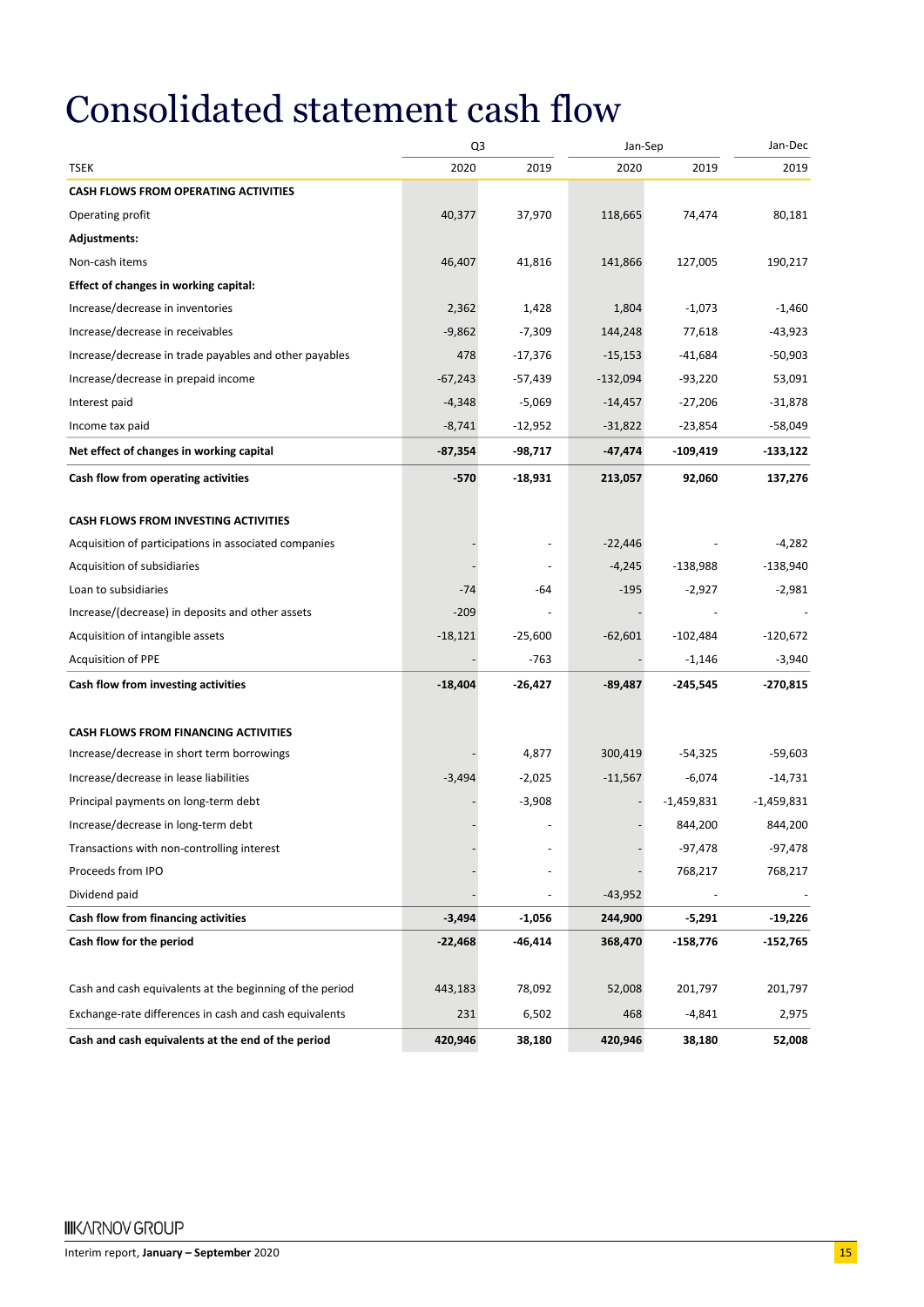### Parent company income statement

|                                   |          | Q <sub>3</sub> |           | Jan-Sep   |           |  |
|-----------------------------------|----------|----------------|-----------|-----------|-----------|--|
| <b>TSEK</b><br>Note               | 2020     | 2019           | 2020      | 2019      | 2019      |  |
| Employee benefit expenses         | $-1,949$ | $-2,899$       | $-7,234$  | $-5,602$  | $-7,440$  |  |
| Other operating expenses          | $-3,858$ | $-8,459$       | $-11,907$ | $-24,538$ | $-28,948$ |  |
| <b>Operating profit</b>           | $-5,807$ | $-11,358$      | $-19,141$ | $-30,140$ | $-36,388$ |  |
| Financial income                  | 3,674    | 16,124         | 15,226    | 35,745    | 25,351    |  |
| Financial expenses                | $-9$     | $-24$          | $-132$    | $-8,968$  | $-9,071$  |  |
| <b>Net financial items</b>        | 3,665    | 16,100         | 15,094    | 26,777    | 16,280    |  |
| Profit before income tax          | $-2,142$ | 4,742          | $-4,047$  | $-3,363$  | $-20,108$ |  |
| Income tax expense                |          | $-1,768$       |           | $-1,768$  |           |  |
| Net result                        | $-2,142$ | 2,974          | $-4,047$  | $-5,131$  | $-20,108$ |  |
| <b>Total comprehensive income</b> | $-2,142$ | 2,974          | $-4,047$  | $-5,131$  | $-20,108$ |  |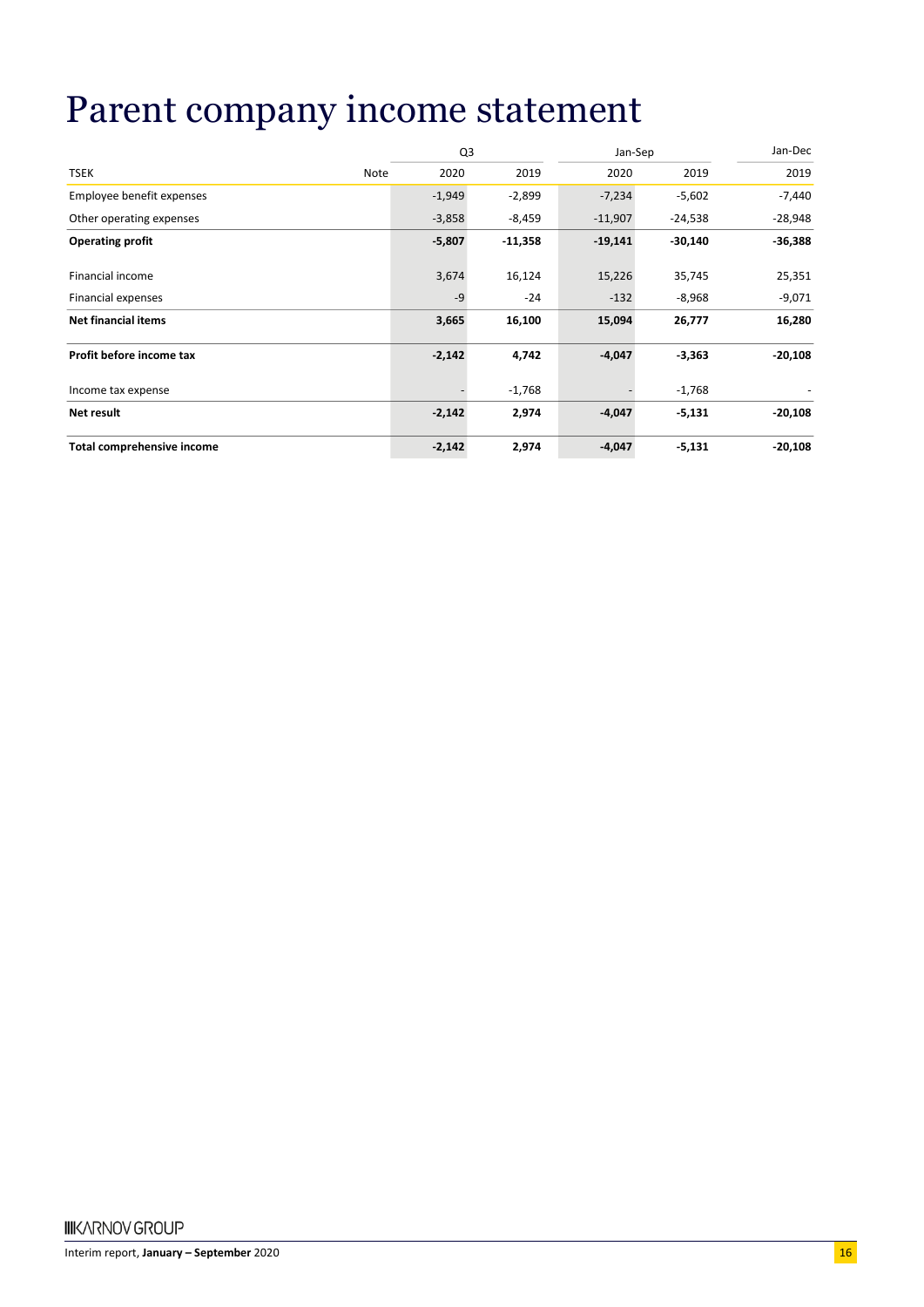# Parent company balance sheet

| <b>TSEK</b>                                         | Note | 30 Sep 2020 | 30 Sep 2019 | 31 Dec 2019 |
|-----------------------------------------------------|------|-------------|-------------|-------------|
| <b>ASSETS:</b>                                      |      |             |             |             |
| Investments in group enterprises                    |      | 1,149,925   | 1,143,458   | 1,143,458   |
| Receivables from group enterprises                  |      | 709,145     | 836,750     | 800,852     |
| <b>Total non-current assets</b>                     |      | 1,859,070   | 1,980,208   | 1,944,310   |
| Receivables from group enterprises                  |      |             | 8,875       |             |
| Other receivables                                   |      | 9,896       | 9,188       | 8,874       |
| Current tax receivable                              |      | 53,280      | 33,315      | 38,306      |
| Cash and cash equivalents                           |      | 21,598      | 7,599       | 156         |
| <b>Total current assets</b>                         |      | 84,774      | 58,977      | 47,336      |
| <b>TOTAL ASSETS</b>                                 |      | 1,943,844   | 2,039,185   | 1,991,646   |
| <b>TSEK</b>                                         |      | 30 Sep 2020 | 30 Sep 2019 | 31 Dec 2019 |
| <b>EQUITY AND LIABILITIES:</b>                      |      |             |             |             |
| <b>Restricted equity</b>                            |      |             |             |             |
| Share capital                                       |      | 1,508       | 1,503       | 1,503       |
| Non-restricted equity                               |      |             |             |             |
| Share premium                                       |      | 2,062,356   | 1,294,036   | 2,062,363   |
| Retained earnings including net profit for the year |      | $-121,409$  | 709,550     | $-73,752$   |
| <b>Total equity</b>                                 |      | 1,942,455   | 2,005,089   | 1,990,114   |
| Trade payables                                      |      | 18          | 9           | 88          |
| Trade payables from group companies                 |      |             | 25,941      | 11          |
| Accrued expenses                                    |      | 1,317       | 5,739       | 1,388       |
| Other current liabilities                           |      | 54          | 2,407       | 45          |
| <b>Total current liabilities</b>                    |      | 1,389       | 34,096      | 1,532       |
| <b>TOTAL EQUITY AND LIABILITIES</b>                 |      | 1,943,844   | 2,039,185   | 1,991,646   |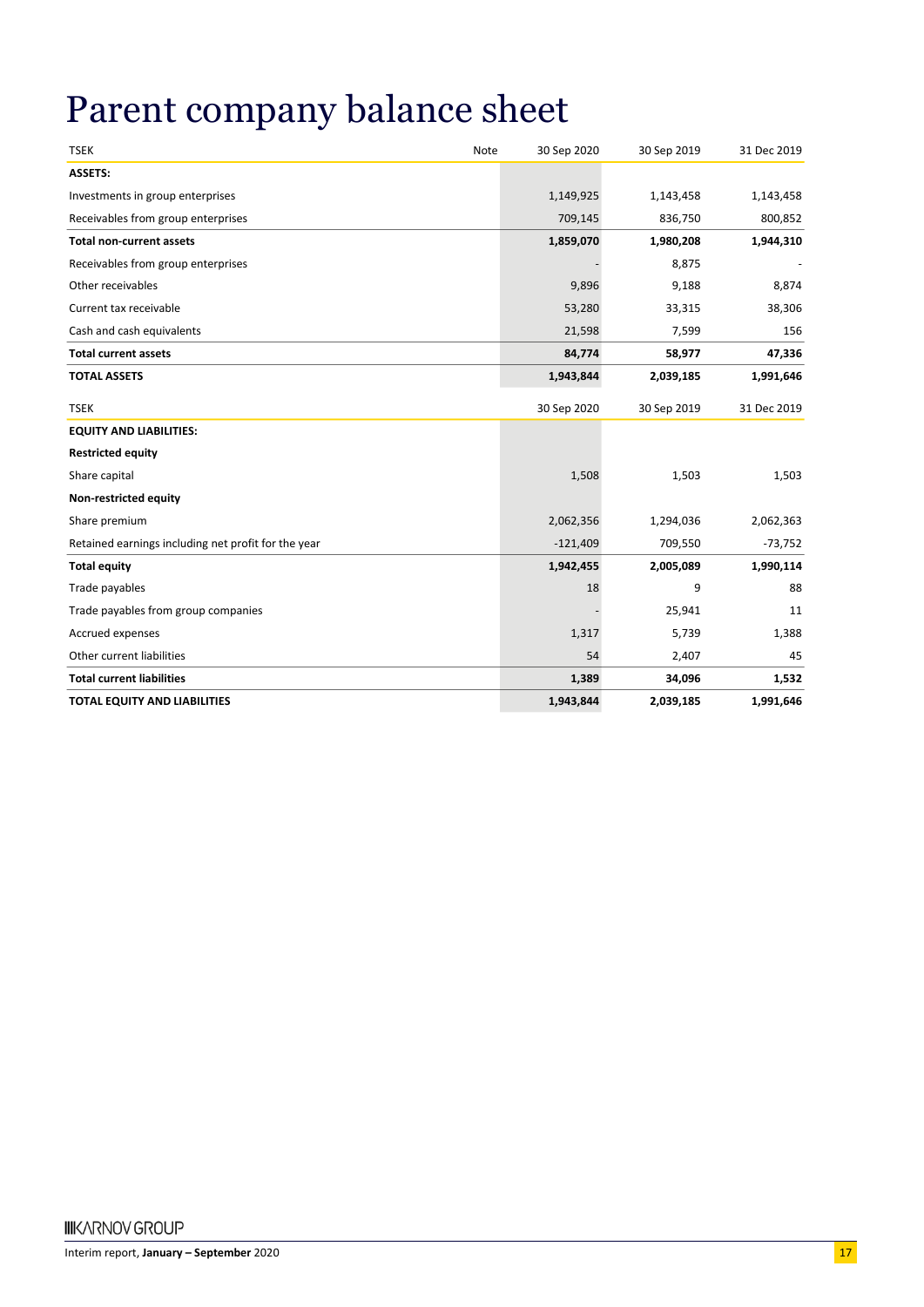### **Notes**

#### Accounting policies Note 1.

The consolidated interim financial statements for Karnov Group AB have been prepared in accordance with IAS 34, Interim Financial Reporting, as adopted by the EU, RFR 1 Supplementary Accounting Regulations for Groups and the Swedish Annual Accounts Act. The accounting policies used for this interim report 2020 are the same as the accounting policies used for the annual

report 2019 to which we refer for a full description. The interim financial statements for the parent company have been prepared in accordance with RFR 2, Accounting for Legal Entities, and the Swedish Annual Accounts Act.

The accounting policies for the consolidated financial statements are unchanged compared to the Annual Report 2019.

#### Critical estimates and judgements Note 2.

Preparation of financial statements requires the company management to make assessments and estimations along with assumptions that affect the application of accounting policies and the reported amounts of assets and liabilities, income and

expenses. The actual outcome may differ from these estimates. The critical assessments and sources of uncertainty in the estimates are the same as in the most recent annual report. See the Annual report 2019 Note 4, page 72, for further details regarding critical estimates and judgements.

#### Fair value of financial instruments Note 3.

|                                                                      |             | Carrying amount |             | Fair value  |             |             |  |
|----------------------------------------------------------------------|-------------|-----------------|-------------|-------------|-------------|-------------|--|
| <b>TSEK</b>                                                          | 30 Sep 2020 | 30 Sep 2019     | 31 Dec 2019 | 30 Sep 2020 | 30 Sep 2019 | 31 Dec 2019 |  |
| <b>FINANCIAL ASSETS</b>                                              |             |                 |             |             |             |             |  |
| <b>Financial assets at amortised cost</b>                            |             |                 |             |             |             |             |  |
| Trade receivables                                                    | 58,813      | 62,911          | 209,672     | 58,813      | 62,911      | 209,672     |  |
| Cash and cash equivalents                                            | 420,946     | 38,180          | 52,008      | 420,946     | 38,180      | 52,008      |  |
| <b>Total financial assets</b>                                        | 479,759     | 101,091         | 261,680     | 479,759     | 101,091     | 261,680     |  |
|                                                                      |             |                 |             |             |             |             |  |
| <b>FINANCIAL LIABILITIES</b>                                         |             |                 |             |             |             |             |  |
| Financial liabilities at fair value through<br>profit or loss (FVPL) |             |                 |             |             |             |             |  |
| Contingent considerations                                            | 13,774      | 33,525          | 18,533      | 13,774      | 33,525      | 18,533      |  |
| Liabilities at amortised cost                                        |             |                 |             |             |             |             |  |
| Trade payables                                                       | 7,486       | 23,839          | 12,477      | 7,486       | 23,839      | 12,477      |  |
| Non-current borrowing from credit<br>institutions                    | 846,156     | 849,798         | 838,317     | 846,156     | 849,798     | 838,317     |  |
| Current borrowings from credit<br>institutions                       | 376,414     | 80,261          | 75,000      | 376,414     | 80,261      | 75,000      |  |
| <b>Total financial liabilities</b>                                   | 1,243,830   | 987,423         | 944,327     | 1,243,830   | 987,423     | 944,327     |  |

#### **Trade receivables**

Due to the short-term nature of current receivables, their carrying amount is considered to be the same as their fair value.

#### **Cash and cash equivalents**

Cash and cash equivalents are unsecured with a short credit period and are therefore considered to have a fair value equal to the carrying amount. These are classified at level 2 in the fair value hierarchy.

#### **Contingent consideration**

The carrying amounts of contingent considerations are considered to be the same as the fair value. The fair value of the contingent considerations was estimated by calculating the present value of the future expected cash flows. The estimates are based on discount rates between 7 percent and 10 percent. These are classified at level 3 in the fair value hierarchy.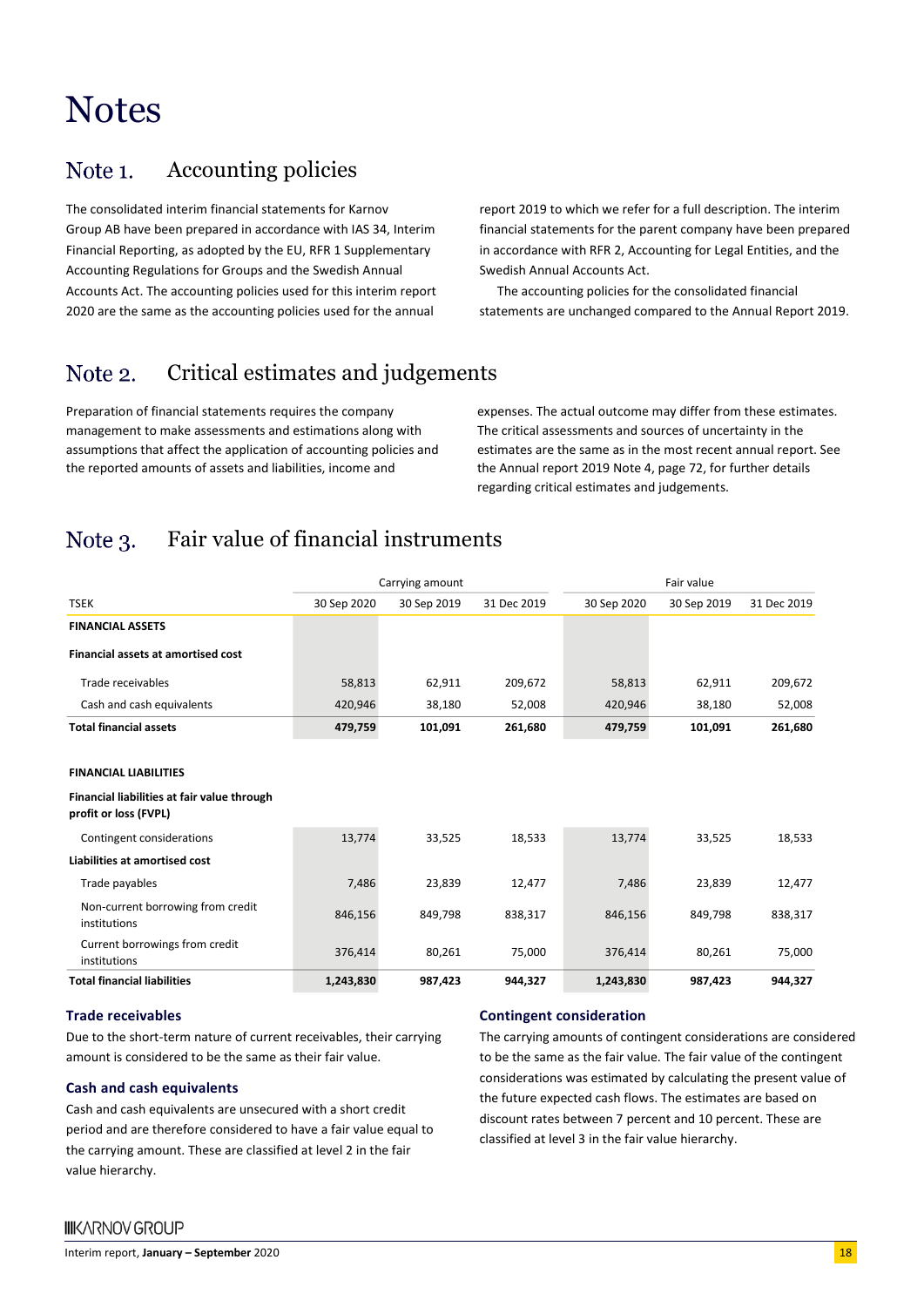#### **Trade payables**

Trade payables are unsecured and are usually paid within 30 days of recognition. Due to the short-term nature of trade payables, their carrying amounts are considered to be the same as their fair value.

#### **Non-current borrowing from credit institutions**

The carrying amount of non-current borrowings is considered to be the same as their fair values, since interest payable on those borrowings is close to current market rates. These are classified at level 2 in the fair value hierarchy.

#### **Current borrowings from credit institutions**

The fair value of current borrowings is considered to be the same as the carrying amount since the interest payable on those borrowings is either close to current market rates or the borrowings are of a short-term nature. They are classified at level 2 in the fair value hierarchy.

#### **Deferred payments**

Deferred payments are related to contractual undertakings to pay the full sum in future periods, and therefore the carrying amount is the same as the fair value. These are classified at level 2 in the fair value hierarchy.

#### **Non-current borrowings from related parties**

The fair values of related party borrowings are based on discounted cash flows using a current borrowing rate. They are classified at level 2 in the fair value hierarchy due to the use of unobservable inputs, including own credit risk.

#### **Current borrowings from related parties**

The fair value of current borrowings from related parties is considered to be the same as the carrying amount since the interest payable is either close to current market rates or the borrowings are of a short-term nature

#### Note 4. Earnings per share

|                                            | Q3         |            | Jan-Sep    | Jan-Dec    |            |
|--------------------------------------------|------------|------------|------------|------------|------------|
| <b>TSEK</b>                                | 2020       | 2019       | 2020       | 2019       | 2019       |
| Earnings attributable to shareholders      | 27,828     | 32,181     | 83,739     | $-5,036$   | 2,621      |
| Weighted average number of ordinary shares | 97,670,567 | 97,670,567 | 97,670,567 | 80,021,938 | 84,434,095 |
| Earnings per share, basic, SEK             | 0.28       | 0.33       | 0.86       | $-0.06$    | 0.03       |
| Earnings per share, after dilution, SEK    | 0.28       | 0.33       | 0.85       | $-0.06$    | 0.03       |

Earnings per share before and after dilution is affected by the incentive program for the employees. The formula for calculating earnings per share: earnings per share = total profit for the period – dividend on average number of ordinary shares.

#### Segment reporting and disaggregated revenue Note 5.

Operating segments are reported in a manner consistent with the internal reporting provided to the chief operating decision maker. The CEO has been identified as the chief operating decision maker and assesses te financial performance and position of the Group and makes strategic decisions. Within Karnov Group, operating segments are defined by geography and are monitored down to

EBIT level. Below EBIT level and on balance sheet and cash flow statements the assessment of financial performance and position is conducted entirely on Group level. Karnov's business operations are media independent and the Company monitors the overall net sales distribution trend between online and offline products at Group level.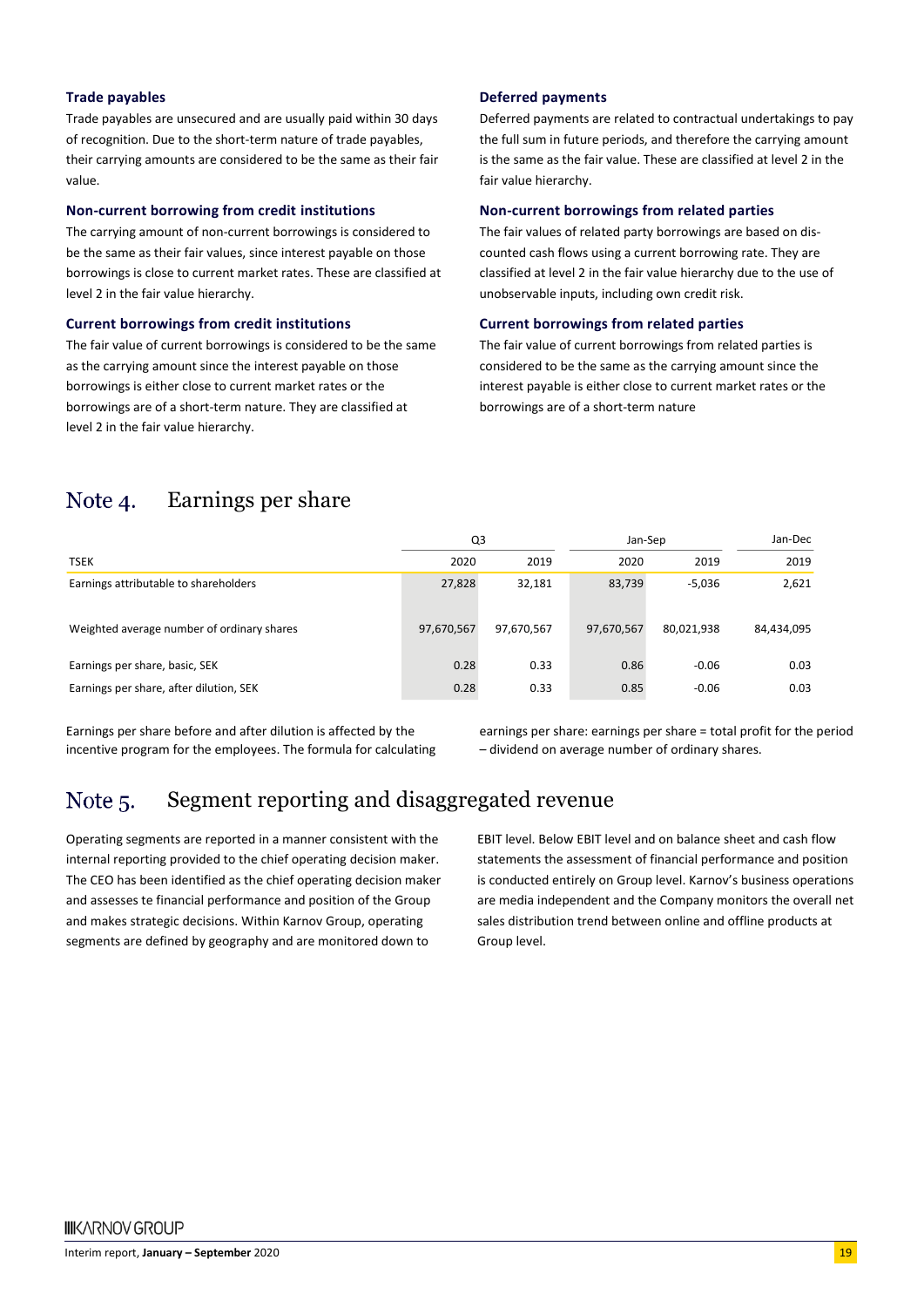|                        | <b>Denmark</b> |         | Sweden |        | Total    |          |           |
|------------------------|----------------|---------|--------|--------|----------|----------|-----------|
| <b>TSEK</b>            | Q3             |         | Q3     |        | Q3       |          | Jan-Dec   |
|                        | 2020           | 2019    | 2020   | 2019   | 2020     | 2019     | 2019      |
| Online                 |                |         |        |        | 153,253  | 147,283  | 581,673   |
| Offline                |                |         |        |        | 39,502   | 42,250   | 175,414   |
| <b>Total net sales</b> | 107,689        | 110,099 | 85,067 | 79,434 | 192,755  | 189,533  | 757,087   |
| <b>EBITDA</b>          | 48,864         | 48,121  | 39,512 | 31,664 | 88,375   | 79,787   | 251,292   |
| <b>EBITA</b>           | 46,981         | 46,129  | 29,919 | 22,975 | 76,899   | 69,106   | 205,975   |
| EBIT                   | 31,418         | 33,241  | 8,960  | 4,727  | 40,377   | 37,970   | 80,181    |
| Net financial items    |                |         |        |        | $-6,287$ | $-5,805$ | $-69,984$ |
| Profit before tax      |                |         |        |        | 34,090   | 32,165   | 3,095     |
| Income tax expenses    |                |         |        |        | $-6,137$ | -71      | 385       |
| Net result             |                |         |        |        | 27,953   | 32,094   | 3,480     |

|                        | Sweden<br><b>Denmark</b> |         |         |         | Total     |           |           |
|------------------------|--------------------------|---------|---------|---------|-----------|-----------|-----------|
| <b>TSEK</b>            | Jan-Sep                  |         | Jan-Sep |         | Jan-Sep   |           | Jan-Dec   |
|                        | 2020                     | 2019    | 2020    | 2019    | 2020      | 2019      | 2019      |
| Online                 |                          |         |         |         | 460,303   | 431,784   | 581,673   |
| Offline                |                          |         |         |         | 122,371   | 136,120   | 175,414   |
| <b>Total net sales</b> | 319,103                  | 318,104 | 263,571 | 249,800 | 582,674   | 567,904   | 757,087   |
| <b>EBITDA</b>          | 140,516                  | 116,927 | 120,095 | 84,469  | 260,611   | 201,396   | 251,292   |
| EBITA                  | 134,773                  | 110,953 | 93,602  | 56,111  | 228,375   | 167,063   | 205,975   |
| EBIT                   | 87,763                   | 66,290  | 30,903  | 8,184   | 118,665   | 74,474    | 80,181    |
| Net financial items    |                          |         |         |         | $-16,350$ | $-77,571$ | $-69,984$ |
| Profit before tax      |                          |         |         |         | 102,315   | $-3,097$  | 3,095     |
| Income tax expenses    |                          |         |         |         | $-18,421$ | $-1,261$  | 385       |
| Net result             |                          |         |         |         | 83,894    | $-4,358$  | 3,480     |

#### Business combinations and similar transactions Note 6.

On 24 March 2020, Karnov Group entered into an agreement with the Swedish company LEX247 Cloud Services AB to accelerate the go-to-market of the LEX247 solution in the Nordic region. The parties have formed a new company LEXNordics AB with a split ownership of 60% owned by Karnov Group and 40% owned by LEX247 Cloud Services AB. The existing customer base of LEX247 in the Nordic Region is transferred to LEXNordics AB and the company has going forward exclusive rights to market the product in the Nordic region.

| Total purchase price | 10.000 |
|----------------------|--------|
| Cash on closing date | 10.000 |
| Purchase price, TSEK |        |

Reported amounts, TSEK

| Total                                 | 10,000   |
|---------------------------------------|----------|
| Goodwill                              | 7.000    |
| Non-controlling interests             | $-7.000$ |
| <b>Total identified assets</b>        | 10,000   |
| Intangible assets: Customer relations | 10,000   |
|                                       |          |

Revenue, income as well as assets and liabilities belonging to the newly formed company LEXNordics AB are fully consolidated in Karnov Group from 24 March 2020 with 40% of net result and equity of LEXNordics AB being reported as non-controlling interests.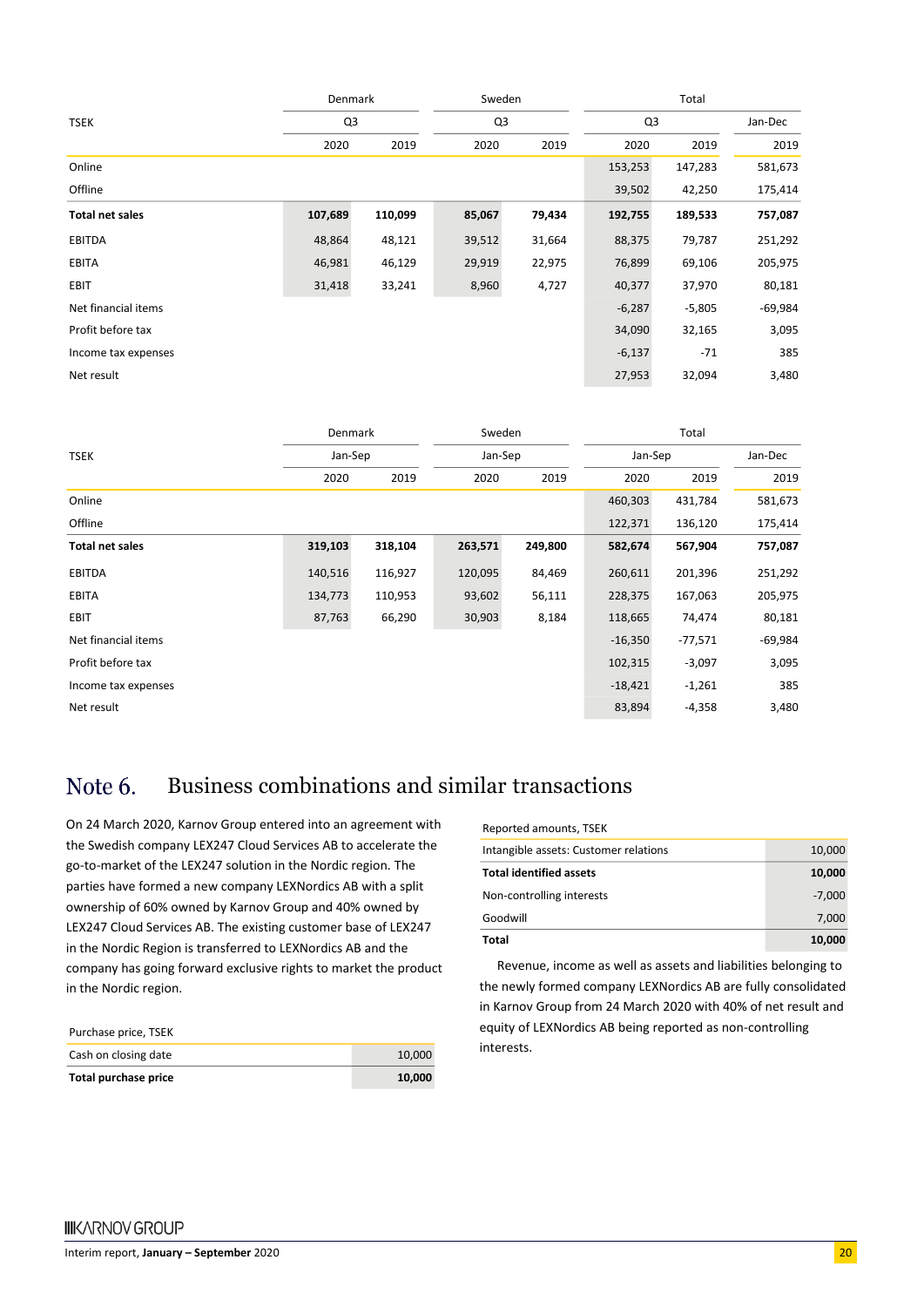On 27 March 2020, Karnov Group concluded an agreement to invest in the Norwegian company Strawberry Law AS and acquired 40% of the shares in the company. At the same time the name of the company was changed to Karnov Group Norway AS. The purpose of the investment is to expand the Karnov Group's activities to the Norwegian market. Karnov Group Norway AS will provide digital subscription-based legal services to the Norwegian market. Karnov Group Norway AS will have access to selected parts of the content in other entities within Karnov Group.

| Total purchase price | 52,982 |
|----------------------|--------|
| Contract liability   | 38.732 |
| Cash on closing date | 14.250 |
| Purchase price, TSEK |        |

The transaction is treated as an investment in associated companies and not a business combination under IFRS3.

The investment is measured at the sum of the cash payment at transaction date and the estimated value of brand and content.

The estimated value of brand and content SEK 39 m is included in Other non-current liabilities and will be amortised over the contract period.

#### Alternative performance measures Note 7.

Karnov's financial statements include alternative performance measures, which complement the measures that are defined or specified in applicable rules for financial reporting. Alternative performance measures are presented since, in their context, they provide clearer or more in-depth information than the measures defined in applicable rules for financial reporting. The alternative

performance measures are derived from the Group's consolidated financial reporting and are not measured in accordance with IFRS.

Karnov's definition of these measures, which are not described under IFRS, is provided in the section Financial definitions. Reconciliation of the alternative performance measures is presented below.

| <b>Total net sales</b>   |          | Q <sub>3</sub> |         | Jan-Sep |         |  |
|--------------------------|----------|----------------|---------|---------|---------|--|
| <b>TSEK</b>              | 2020     | 2019           | 2020    | 2019    | 2019    |  |
| Organic business         | 195,161  | 186,324        | 581,896 | 557,720 | 743,861 |  |
| <b>Acquired business</b> | 537      |                | 937     |         |         |  |
| Currency                 | $-2,943$ | 3,209          | $-159$  | 10,184  | 13,226  |  |
| <b>Total net sales</b>   | 192,755  | 189,533        | 582,674 | 567,904 | 757,087 |  |
|                          |          |                |         |         |         |  |
| Total net sales split, % |          | Q3             |         | Jan-Sep |         |  |
| <b>TSEK</b>              | 2020     | 2019           | 2020    | 2019    | 2019    |  |
| Organic growth, %        | 3.0%     | 5.8%           | 2.5%    | 3.9%    | 4.0%    |  |
| Acquired growth, %       | 0.3%     | 0.0%           | 0.2%    | 0.0%    | 0.0%    |  |
| Currency effect, %       | $-1.6%$  | 1.8%           | $-0.1%$ | 1.9%    | 1.8%    |  |
| Total growth, %          | 1.7%     | 7.6%           | 2.6%    | 5.8%    | 5.8%    |  |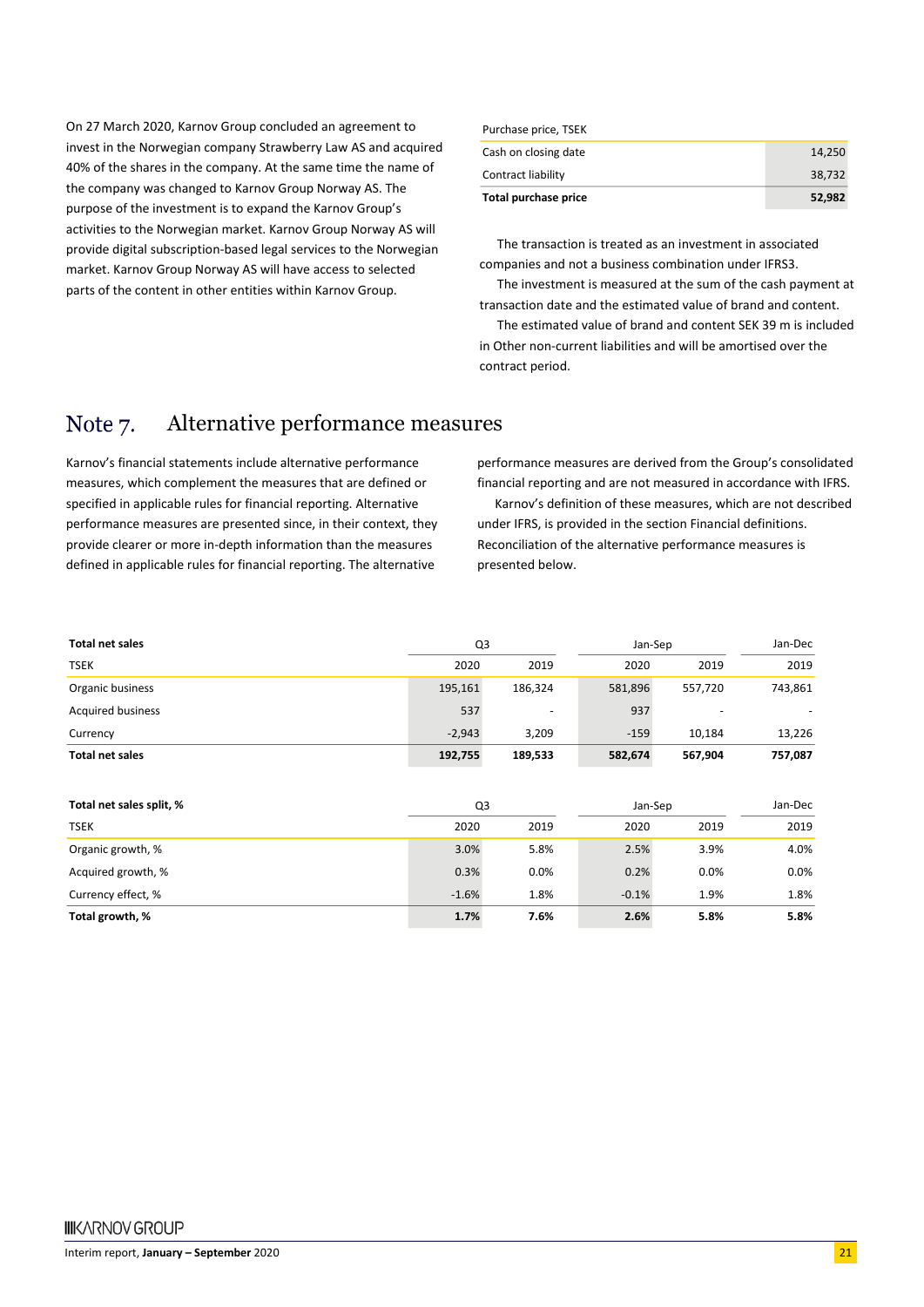| Group                           | Q <sub>3</sub> |           | Jan-Sep    | Jan-Dec   |            |
|---------------------------------|----------------|-----------|------------|-----------|------------|
| <b>TSEK</b>                     | 2020           | 2019      | 2020       | 2019      | 2019       |
| Net sales                       | 192,755        | 189,533   | 582,674    | 567,904   | 757,087    |
| <b>EBITDA</b>                   | 88,375         | 79,787    | 260,611    | 201,396   | 251,292    |
| EBITDA margin, %                | 45.8%          | 42.1%     | 44.7%      | 35.5%     | 33.2%      |
| Items affecting comparability   |                | 4,650     |            | 52,145    | 72,655     |
| <b>Adjusted EBITDA</b>          | 88,375         | 84,437    | 260,611    | 253,541   | 323,947    |
| Adjusted EBITDA margin, %       | 45.8%          | 44.6%     | 44.7%      | 44.6%     | 42.8%      |
| Depreciations and amortisations | $-11,476$      | $-10,681$ | $-32,236$  | $-34,333$ | $-45,317$  |
| <b>EBITA</b>                    | 76,899         | 69,106    | 228,375    | 167,063   | 205,975    |
| EBITA margin, %                 | 39.9%          | 36.5%     | 39.2%      | 29.4%     | 27.2%      |
| <b>Adjusted EBITA</b>           | 76,899         | 73,756    | 228,375    | 219,208   | 278,630    |
| Adjusted EBITA margin, %        | 39.9%          | 38.9%     | 39.2%      | 38.6%     | 36.8%      |
| Amortisation (acquisitions)     | $-36,522$      | $-31,136$ | $-109,710$ | $-92,589$ | $-125,794$ |
| EBIT                            | 40,377         | 37,970    | 118,665    | 74,474    | 80,181     |

| <b>Denmark</b>                  | Q <sub>3</sub> |           | Jan-Sep   | Jan-Dec   |           |
|---------------------------------|----------------|-----------|-----------|-----------|-----------|
| <b>TSEK</b>                     | 2020           | 2019      | 2020      | 2019      | 2019      |
| Net sales                       | 107,689        | 110,099   | 319,103   | 318,104   | 420,656   |
| <b>EBITDA</b>                   | 48,864         | 48,121    | 140,516   | 116,927   | 131,396   |
| EBITDA margin, %                | 45.4%          | 43.7%     | 44.0%     | 36.8%     | 31.2%     |
| Items affecting comparability   |                |           |           | 20,255    | 41,675    |
| <b>Adjusted EBITDA</b>          | 48,864         | 48,121    | 140,516   | 137,182   | 173,071   |
| Adjusted EBITDA margin, %       | 45.4%          | 43.7%     | 44.0%     | 43.1%     | 41.1%     |
| Depreciations and amortisations | $-1,883$       | $-1,992$  | $-5,743$  | $-5,974$  | $-7,881$  |
| <b>EBITA</b>                    | 46,981         | 46,129    | 134,773   | 110,953   | 123,515   |
| EBITA margin, %                 | 43.6%          | 41.9%     | 42.2%     | 34.9%     | 29.4%     |
| <b>Adjusted EBITA</b>           | 46,981         | 46,129    | 134,773   | 131,208   | 165,189   |
| Adjusted EBITA margin, %        | 43.6%          | 41.9%     | 42.2%     | 41.2%     | 39.3%     |
| Amortisation (acquisitions)     | $-15,563$      | $-12,888$ | $-47,010$ | $-44,663$ | $-58,558$ |
| EBIT                            | 31,418         | 33,241    | 87,763    | 66,290    | 64,957    |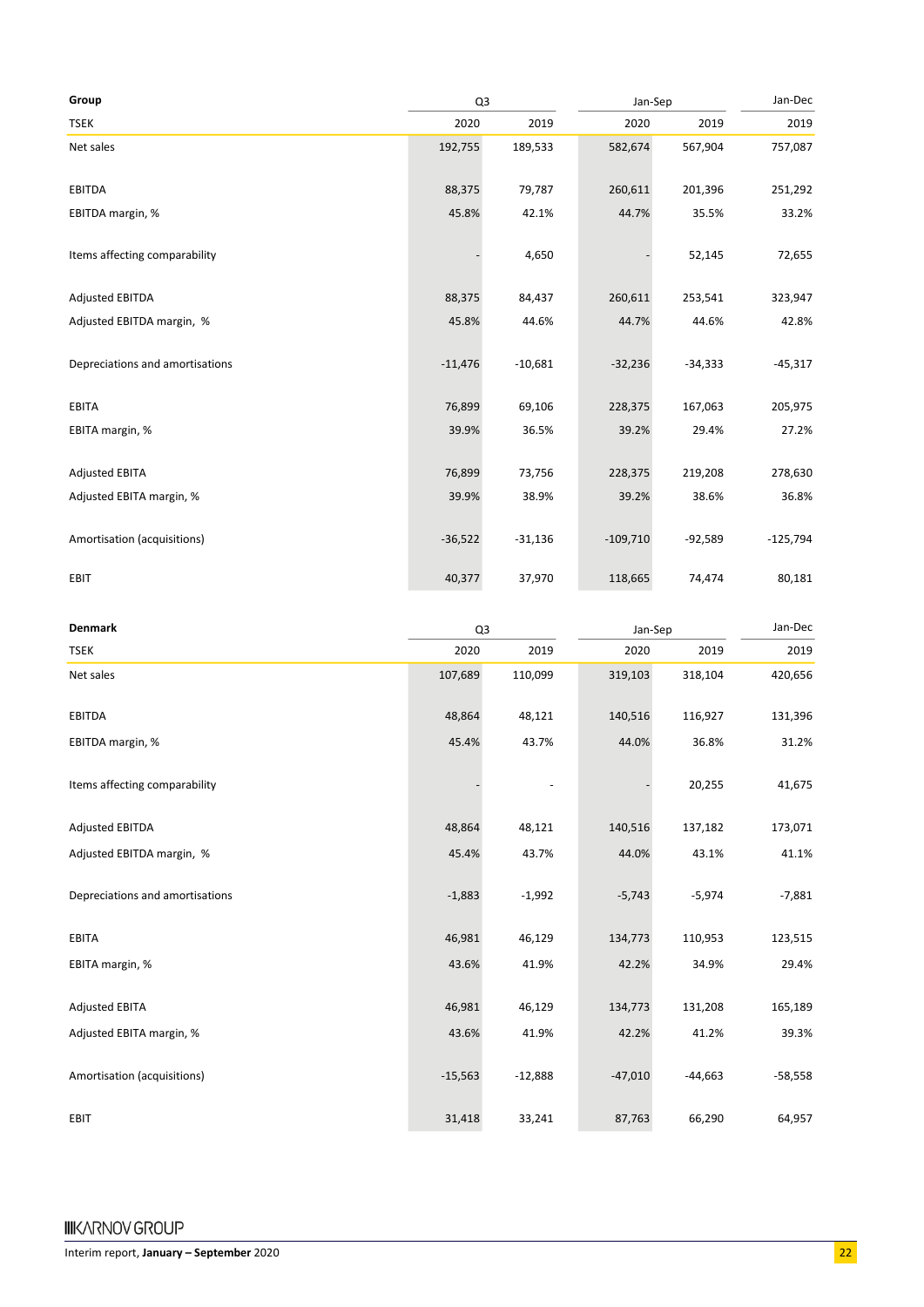| Sweden                          | Q3        |           | Jan-Sep   | Jan-Dec   |           |
|---------------------------------|-----------|-----------|-----------|-----------|-----------|
| <b>TSEK</b>                     | 2020      | 2019      | 2020      | 2019      | 2019      |
| Net sales                       | 85,067    | 79,434    | 263,571   | 249,800   | 336,431   |
| <b>EBITDA</b>                   | 39,512    | 31,664    | 120,095   | 84,469    | 119,896   |
| EBITDA margin, %                | 46.4%     | 39.9%     | 45.6%     | 33.8%     | 35.6%     |
| Items affecting comparability   |           | 4,650     |           | 31,890    | 30,980    |
| <b>Adjusted EBITDA</b>          | 39,512    | 36,314    | 120,095   | 116,359   | 150,876   |
| Adjusted EBITDA margin, %       | 46.4%     | 45.7%     | 45.6%     | 46.6%     | 44.8%     |
| Depreciations and amortisations | $-9,593$  | $-8,689$  | $-26,493$ | $-28,358$ | $-37,435$ |
| <b>EBITA</b>                    | 29,919    | 22,975    | 93,602    | 56,111    | 82,461    |
| EBITA margin, %                 | 35.2%     | 28.9%     | 35.5%     | 22.5%     | 24.5%     |
| <b>Adjusted EBITA</b>           | 29,919    | 27,625    | 93,602    | 88,001    | 113,441   |
| Adjusted EBITA margin, %        | 35.2%     | 34.8%     | 35.5%     | 35.2%     | 33.7%     |
| Amortisation (acquisitions)     | $-20,959$ | $-18,248$ | $-62,699$ | $-47,927$ | $-67,237$ |
| EBIT                            | 8,960     | 4,727     | 30,903    | 8,184     | 15,224    |

#### **Return on capital**

| Return on capital, % | 3.3%        | 2.2%        | 2.4%        |
|----------------------|-------------|-------------|-------------|
| Total assets         | 3,646,245   | 3,323,512   | 3,398,657   |
| EBIT                 | 118,665     | 74.474      | 80,181      |
| <b>TSEK</b>          | 30 Sep 2020 | 30 Sep 2019 | 31 Dec 2019 |

#### **Net working capital**

| <b>TSEK</b>                | 30 Sep 2020 | 30 Sep 2019 | 31 Dec 2019 |
|----------------------------|-------------|-------------|-------------|
| Current assets             | 586.406     | 191.354     | 349.449     |
| <b>Current liabilities</b> | 913.244     | 588.572     | 754.781     |
| Net working capital        | $-326.838$  | $-397.218$  | -405.332    |

#### **Cash conversion**

|                                              | Q <sub>3</sub> |           | Jan-Sep   | Jan-Dec   |           |
|----------------------------------------------|----------------|-----------|-----------|-----------|-----------|
| <b>TSEK</b>                                  | 2020           | 2019      | 2020      | 2019      | 2019      |
| <b>Adjusted EBITDA</b>                       | 88,375         | 84,437    | 260,611   | 253,541   | 323,947   |
| Cash flow from operating activities          | $-570$         | $-18,931$ | 213,057   | 92,060    | 137,276   |
| Interest paid                                | 4,348          | 5,069     | 14,457    | 27,206    | 31,878    |
| Income tax paid                              | 8,741          | 12,952    | 31,822    | 23,854    | 58,049    |
| Items affecting comparability                |                | 4,650     |           | 52,145    | 72,655    |
| Capex related to new product development     | $-13,099$      | $-1,804$  | $-40,599$ | $-11,840$ | $-12,975$ |
| Adjusted cash flow from operating activities | $-580$         | 1,936     | 218,737   | 183,425   | 286,883   |
| Cash conversion, %                           | $-0.7%$        | 2.3%      | 83.9%     | 72.3%     | 88.6%     |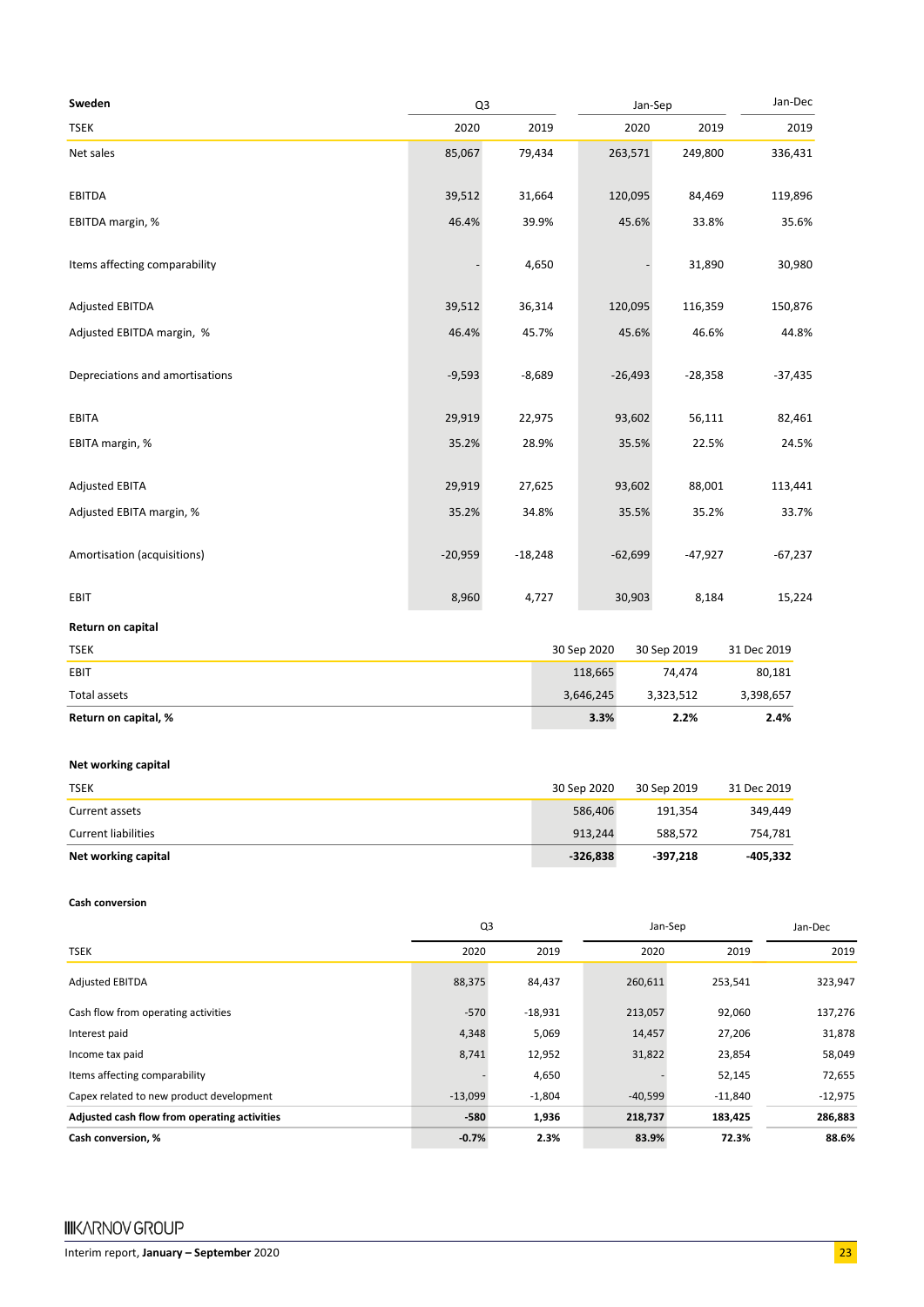#### **Net debt**

| <b>TSEK</b>                                    | 30 Sep 2020 | 30 Sep 2019 | 31 Dec 2019 |
|------------------------------------------------|-------------|-------------|-------------|
| Non-current borrowing from credit institutions | 846.156     | 849.798     | 838,317     |
| Current borrowing from credit institutions     | 376.414     | 80.261      | 75,000      |
| Cash and cash equivalents                      | 420.946     | 38.180      | 52,008      |
| Net debt                                       | 801,624     | 891.879     | 861,309     |

#### **Leverage ratio**

| <b>TSEK</b>         | 30 Sep 2020 | 30 Sep 2019 | 31 Dec 2019 |
|---------------------|-------------|-------------|-------------|
| Adjusted EBITDA LTM | 331.018     | 321.640     | 323,947     |
| Net debt            | 801.624     | 891.879     | 861,309     |
| Leverage ratio      | 2.4         | 2.8         | 2.7         |

#### **Equity/asset ratio**

| <b>TSEK</b>           | 30 Sep 2020 | 30 Sep 2019 | 31 Dec 2019 |
|-----------------------|-------------|-------------|-------------|
| Equity                | 1,584,940   | 1,549,329   | 1,526,769   |
| Total assets          | 3,646,245   | 3,323,512   | 3,398,657   |
| Equity/asset ratio, % | 43.5%       | 46.6%       | 44.9%       |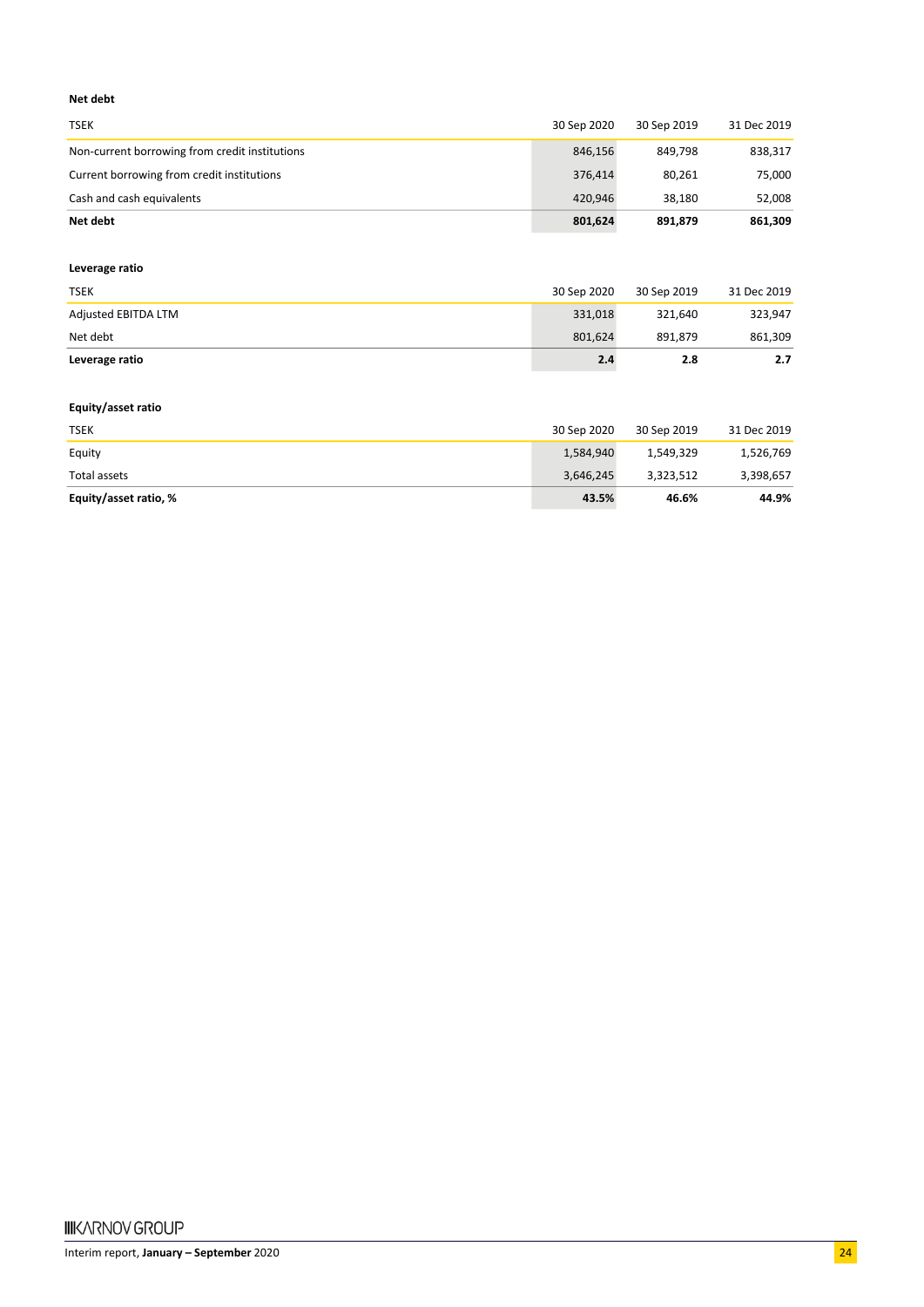# Quarterly overview

|                                            | Q3         | Q <sub>2</sub> | Q1         | Q4         | Q3         |
|--------------------------------------------|------------|----------------|------------|------------|------------|
| <b>TSEK</b>                                | 2020       | 2020           | 2020       | 2019       | 2019       |
| Income statement                           |            |                |            |            |            |
| Net sales                                  | 192,755    | 177,958        | 211,961    | 189,183    | 189,533    |
| <b>EBITDA</b>                              | 88,375     | 73,952         | 98,285     | 49,896     | 79,787     |
| EBITDA margin, %                           | 45.8%      | 41.6%          | 46.4%      | 26.4%      | 42.1%      |
| EBITA                                      | 76,899     | 63,259         | 88,218     | 38,912     | 69,106     |
| EBITA margin, %                            | 39.9%      | 35.5%          | 41.6%      | 20.6%      | 36.5%      |
| <b>Adjusted EBITA</b>                      | 76,899     | 63,259         | 88,218     | 59,422     | 73,756     |
| Adjusted EBITA margin, %                   | 39.9%      | 35.5%          | 41.6%      | 31.4%      | 38.9%      |
| <b>EBIT</b>                                | 40,377     | 27,029         | 51,261     | 5,707      | 37,970     |
| EBIT, margin %                             | 20.9%      | 15.2%          | 24.2%      | 3.0%       | 20.0%      |
| Net financial items                        | $-6,287$   | 5,650          | $-15,713$  | 7,588      | $-5,805$   |
| Net result                                 | 27,953     | 26,858         | 29,084     | 7,838      | 32,094     |
| <b>Balance sheet</b>                       |            |                |            |            |            |
| Non-current assets                         | 3,059,839  | 3,071,186      | 3,192,975  | 3,049,208  | 3,132,158  |
| Current assets                             | 586,406    | 534,659        | 592,375    | 349,449    | 191,354    |
| Cash and cash equivalents                  | 420,946    | 443,183        | 493,933    | 52,008     | 38,180     |
| Equity                                     | 1,584,940  | 1,541,508      | 1,618,794  | 1,526,769  | 1,549,329  |
| Non-current liabilities                    | 1,148,061  | 1,151,415      | 1,182,201  | 1,117,107  | 1,185,611  |
| <b>Current liabilities</b>                 | 913,244    | 912,922        | 984,355    | 754,781    | 588,572    |
| <b>Total assets</b>                        | 3,646,245  | 3,605,845      | 3,785,350  | 3,398,657  | 3,323,512  |
| <b>Cash flow</b>                           |            |                |            |            |            |
| Cash flow from operating activities        | $-570$     | 47,354         | 166,281    | 51,217     | $-18,931$  |
| Cash flow from Investing activities        | $-18,404$  | $-39,902$      | $-31,181$  | $-25,271$  | $-26,427$  |
| Cash flow from financing activities        | $-3,494$   | -56,182        | 304,577    | $-13,933$  | $-1,056$   |
| Cash flow for the period                   | $-22,468$  | -48,730        | 439,677    | 12,012     | $-46,414$  |
| <b>Key ratios</b>                          |            |                |            |            |            |
| Net working capital                        | $-326,838$ | $-378,263$     | -391,980   | $-405,332$ | $-397,218$ |
| Return on capital, %                       | 1.1%       | 0.7%           | 1.4%       | 0.2%       | 1.1%       |
| Equity/asset ratio, %                      | 43.5%      | 42.8%          | 42.8%      | 44.9%      | 46.6%      |
| Cash conversion, %                         | $-0.7%$    | 66.2%          | 173.3%     | 155.5%     | 2.3%       |
| Net debt                                   | 801,624    | 774,861        | 755,222    | 861,309    | 891,879    |
| Share data:                                |            |                |            |            |            |
| Weighted average number of ordinary shares | 97,670,567 | 97,670,567     | 97,670,567 | 97,670,567 | 97,670,567 |
| Earnings per share, basic, SEK             | 0.28       | 0.27           | 0.30       | 0.08       | 0.33       |
| Earnings per share, after dilution, SEK    | 0.28       | 0.27           | 0.30       | 0.08       | 0.33       |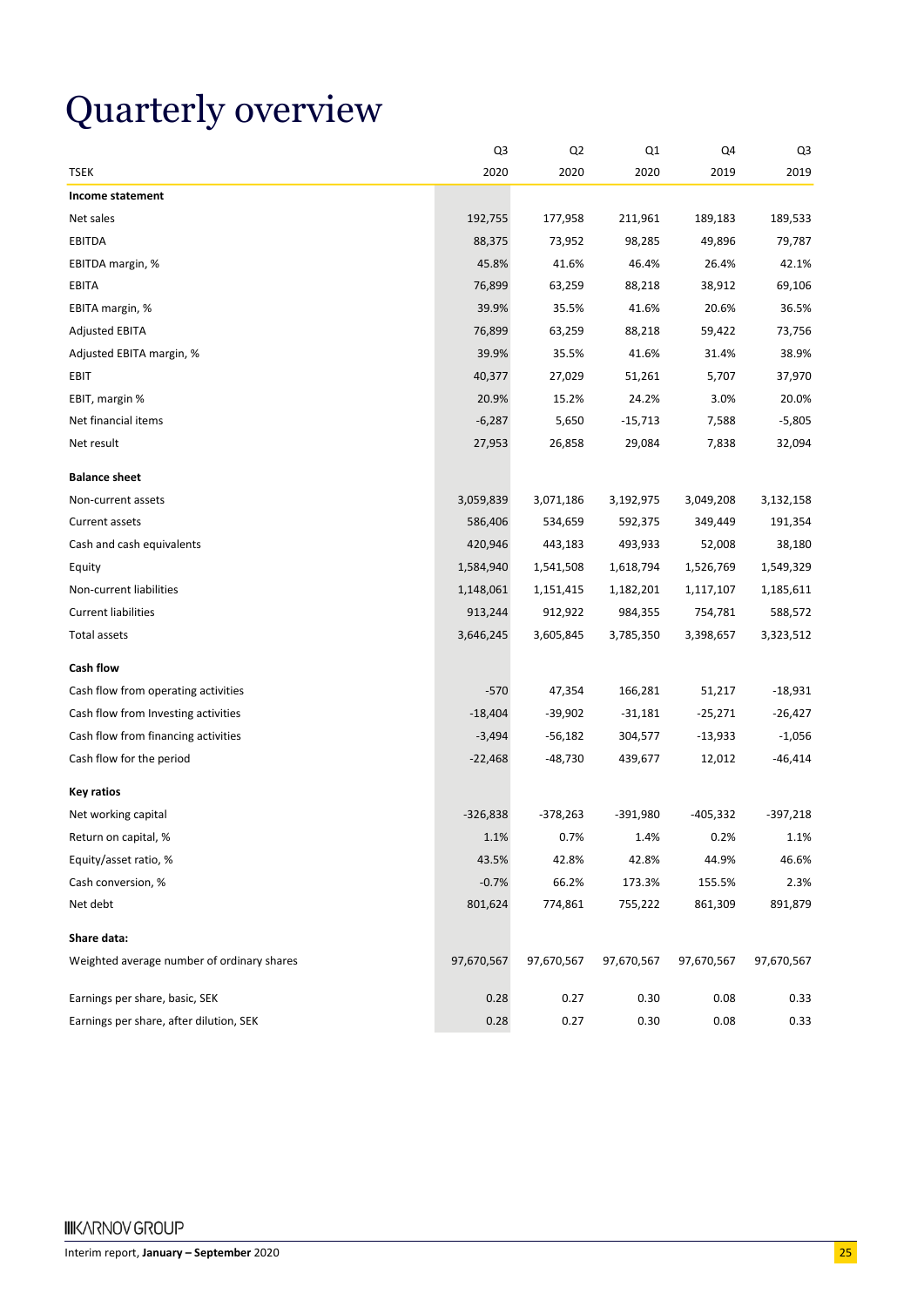# Financial definitions and alternative performance measures

This interim report contains references to a number of performance measures. Some of these measures are defined in IFRS standards, while others are alternative measures, which are not reported in accordance with applicable financial reporting frameworks or other legislation. These measures are used by

Karnov to help both investors and management to analyse the Group's operations. The measures used in this interim report are described below, together with definitions and the reason for their use.

| Key ratio                                       | <b>Definition</b>                                                                                                                                                                                                                                                                                                                              | <b>Reason for use</b>                                                                                                                                                                      |
|-------------------------------------------------|------------------------------------------------------------------------------------------------------------------------------------------------------------------------------------------------------------------------------------------------------------------------------------------------------------------------------------------------|--------------------------------------------------------------------------------------------------------------------------------------------------------------------------------------------|
| <b>Acquired growth</b>                          | Change in net sales during the current period<br>attributable to acquired units, excluding currency<br>effects, in relation to net sales for the correspond-<br>ing period of the preceding year. Net sales of<br>acquired units are defined as acquired growth<br>during a period of 12 months commencing the<br>respective acquisition date. | The measure is used as a complement to organic<br>growth and provides an improved understanding for<br>Karnov's growth.                                                                    |
| <b>Adjusted EBITA</b>                           | EBITA adjusted for the impact of items affecting<br>comparability.                                                                                                                                                                                                                                                                             | The measure shows the profitability from the<br>business, adjusted for the impact of items affecting<br>comparability and amortisation of capital<br>expenditures related to acquisitions. |
| <b>Adjusted EBITA margin</b>                    | Adjusted EBITA as a percentage of net sales.                                                                                                                                                                                                                                                                                                   | The measure shows the underlying profitability<br>generated from the current operations over time,<br>adjusted for items affecting comparability.                                          |
| <b>Adjusted EBITDA</b>                          | EBITDA excluding items affecting comparability.                                                                                                                                                                                                                                                                                                | The measure is used since it facilitates the<br>understanding of the operating profit, excluding<br>items affecting comparability, financing,<br>depreciation and amortisation.            |
| <b>Adjusted EBITDA margin</b>                   | Adjusted EBITDA as a percentage of net sales.                                                                                                                                                                                                                                                                                                  | The measure shows operational profitability over<br>time, excluding items affecting comparability,<br>financing, depreciation and amortisation.                                            |
| Adjusted cash flow from operating activities    | Adjusted EBITDA plus changes in net working<br>capital less capital expenditure related to new<br>product development and enhancement of existing<br>products and business systems.                                                                                                                                                            | The measure is used to calculate one component in<br>the cash conversion.                                                                                                                  |
| Average number of full-time employees<br>(FTEs) | Average number of full-time employees during the<br>reporting period.                                                                                                                                                                                                                                                                          | Non-financial key ratio.                                                                                                                                                                   |
| Cash conversion (%)                             | Adjusted cash flow from operating activities as a<br>percentage of Adjusted EBITDA.                                                                                                                                                                                                                                                            | The measure is used since it shows how efficiently<br>adjusted cash flow from operating activities is<br>translated into a concrete contribution to Karnov's<br>financing.                 |
| <b>Earnings per share</b>                       | Earnings per share for the period in SEK<br>attributable to the parent company's shareholders,<br>in relation to weighted average number of<br>outstanding shares before and after dilution.                                                                                                                                                   | IFRS key ratio.                                                                                                                                                                            |
| EBIJA                                           | Earnings before financial items and taxes, excluding<br>acquisition related purchase price allocation (PPA)<br>amortisation.                                                                                                                                                                                                                   | The measure shows the profitability from the<br>business, adjusted for acquisition related purchase<br>price allocation (PPA) amortisation.                                                |
| <b>EBITA margin</b>                             | EBITA as a percentage of net sales.                                                                                                                                                                                                                                                                                                            | The measure shows the profitability over time for<br>the underlying business (i.e., excluding PPA<br>amortisation) in relation to net sales.                                               |
| <b>EBITDA</b>                                   | Earnings before depreciation and amortisation,<br>financial items, and taxes.                                                                                                                                                                                                                                                                  | The measure shows the operating profitability<br>before depreciation and amortisation.                                                                                                     |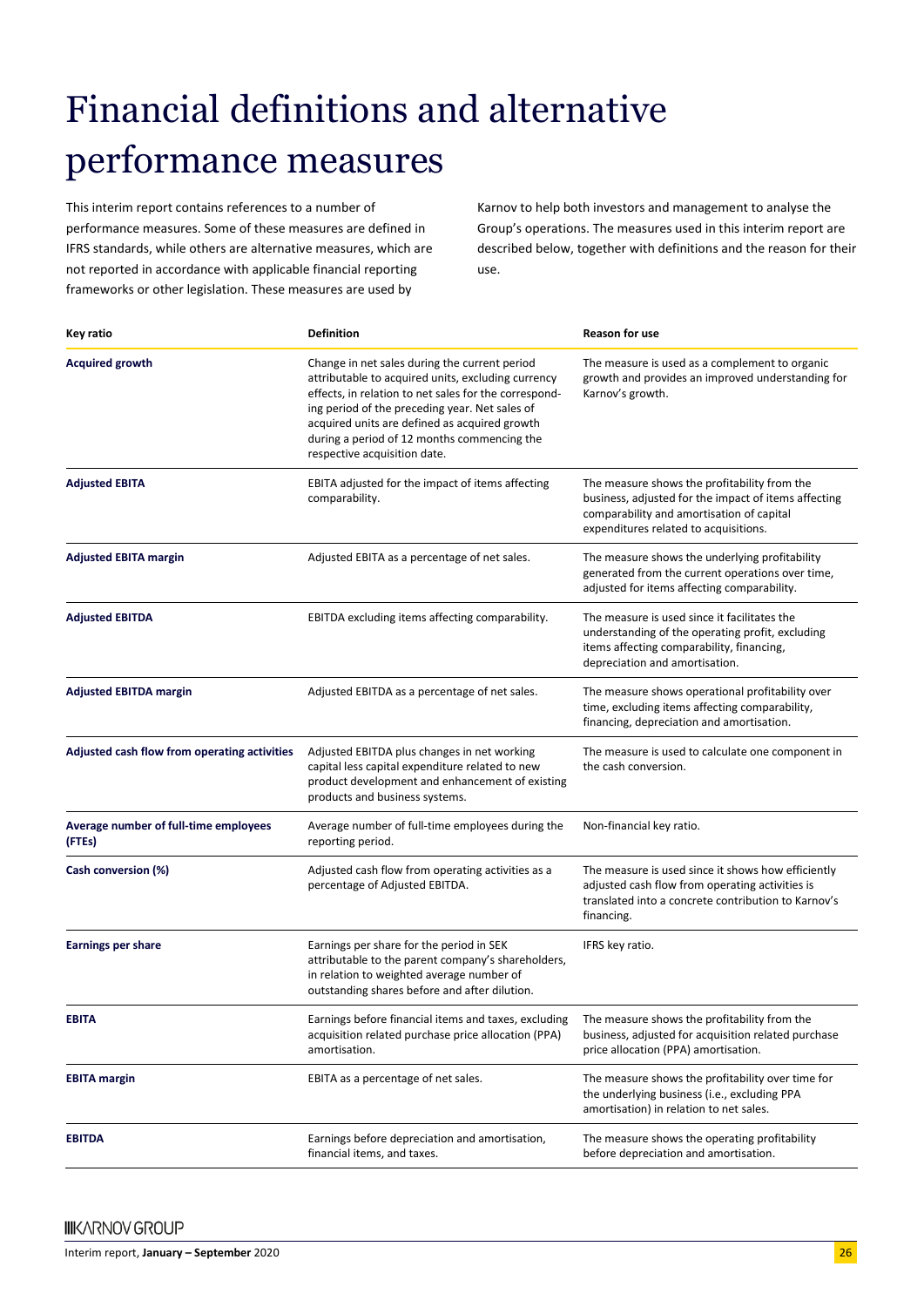| Key ratio                                        | <b>Definition</b>                                                                                                                                                                                                                                                | <b>Reason for use</b>                                                                                                                                                                         |
|--------------------------------------------------|------------------------------------------------------------------------------------------------------------------------------------------------------------------------------------------------------------------------------------------------------------------|-----------------------------------------------------------------------------------------------------------------------------------------------------------------------------------------------|
| <b>EBITDA</b> margin                             | EBITDA as a percentage of net sales.                                                                                                                                                                                                                             | The measure shows operational profitability over<br>time, regardless of financing, depreciation and<br>amortisation.                                                                          |
| Equity/asset ratio (%)                           | Equity divided by total assets.                                                                                                                                                                                                                                  | The measure can be used to assess Karnov's financial<br>stability.                                                                                                                            |
| Items affecting comparability                    | Items affecting comparability includes items of a<br>significant character that distort comparisons over<br>time.                                                                                                                                                | The measure is used for understanding the financial<br>performance over time.                                                                                                                 |
| Net debt/adjusted EBITDA LTM (Leverage<br>ratio) | Net debt on the balance sheet date divided by<br>adjusted EBITDA for the last twelve months (LTM).                                                                                                                                                               | Relevant to analyse to ensure that Karnov has an<br>appropriate financing structure and is able to fulfil<br>its financial obligations under its loan agreement.                              |
| Net debt                                         | Total net borrowings including capitalised bank<br>costs and excluding lease liabilities from IFRS16 less<br>cash and cash equivalents.                                                                                                                          | The measure is used since it allows for an<br>assessment of whether Karnov has an appropriate<br>financing structure and is able to fulfil its<br>commitments under its financing agreements. |
| Net sales (online)                               | Net sales from online products.                                                                                                                                                                                                                                  | The measure is used since it facilitates the<br>understanding of total net sales and the breakdown<br>of net sales.                                                                           |
| Net sales (offline)                              | Net sales from printed products and training.                                                                                                                                                                                                                    | The measure is used since it facilitates the<br>understanding of total net sales and the breakdown<br>of net sales.                                                                           |
| Net working capital (NWC)                        | Current assets less current liabilities.                                                                                                                                                                                                                         | The measure shows the tie-up of short-term capital<br>in the operations and facilitates the understanding<br>of changes in the cash flow from operating activities                            |
| <b>Operating profit (EBIT)</b>                   | Profit for the period before financial items and<br>taxes.                                                                                                                                                                                                       | The measure is used since it enables comparisons of<br>the profitability regardless of the capital structure or<br>tax situation.                                                             |
| Organic growth                                   | Change in net sales during the current period,<br>excluding acquisitions and currency effects, in<br>relation to net sales for the corresponding period of<br>the preceding year. Acquisitions are included in<br>organic net sales after a period of 12 months. | The measure is used since it shows Karnov's ability<br>to generate growth through increases of, among<br>other things, volume and price in its existing<br>business.                          |
| Return on capital                                | Operating profit (EBIT) for the period divided by<br>total assets.                                                                                                                                                                                               | The measure shows the operating return on capital<br>that owners and lenders have invested.                                                                                                   |

### Currency rates

|                            | Closing rate | Average rate | Closing rate | Average rate | Closing rate | Average rate |
|----------------------------|--------------|--------------|--------------|--------------|--------------|--------------|
|                            | 30 Sep 2020  | Jan-Sep 2020 | 30 Sep 2019  | Jan-Sep 2019 | 31 Dec 2019  | Jan-Dec 2019 |
| 1 DKK is equivalent to SEK | 1.4156       | 1.4159       | 1.4371       | 1.4156       | 1.3968       | 1.4180       |